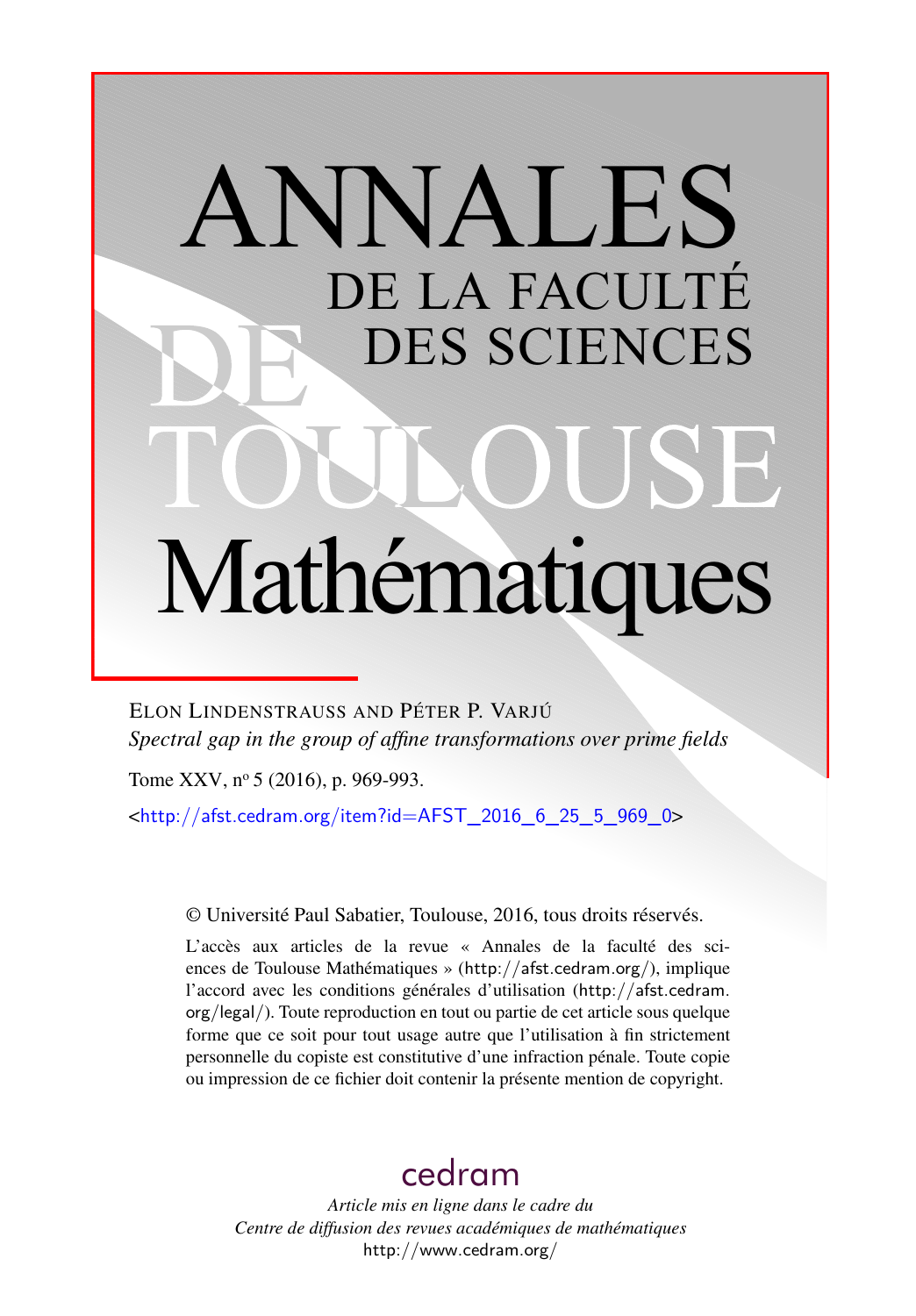ELON LINDENSTRAUSS<sup>(1)</sup>, PÉTER P. VARJÚ<sup>(2)</sup>

**RÉSUMÉ.** – Nous étudions les marches aléatoires sur les groupes  $\mathbb{F}_p^d$   $\rtimes$  $SL_d(\mathbb{F}_p)$ . Nous estimons le trou spectral en fonction du trou spectral de la projection sur la partie linéaire  $SL_d(\mathbb{F}_p)$ . Ce problème est motivé par son analogue dans le groupe  $\mathbb{R}^d \times SO(d)$ , qui a des applications à la régularité des mesures auto-similaires.

**ABSTRACT.** – We study random walks on the groups  $\mathbb{F}_p^d \rtimes SL_d(\mathbb{F}_p)$ . We estimate the spectral gap in terms of the spectral gap of the projection to the linear part  $SL_d(\mathbb{F}_p)$ . This problem is motivated by an analogue in the group  $\mathbb{R}^d \times SO(d)$ , which have application to smoothness of self-similar measures.

#### 1. Introduction

Let G be a finite group. Fix a set  $S \subset G$ , and let  $X_1, X_2, \ldots \in S$  be a sequence of independent random elements taking each element of S with equal probability. Denote the product of the first  $l$  by  $Y_l = X_l \cdots X_1$ . The sequence  $Y_1, \dots, Y_l$  is called the (simple) random walk on G generated by S.

Article proposé par Jean-Pierre Otal.

 $*$ Reçu le  $18/09/2014$ , accepté le  $24/11/2015$ 

<sup>&</sup>lt;sup>1</sup>The Einstein Institute of Mathematics, Edmond J. Safra Campus, Givat Ram, The Hebrew University of Jerusalem, Jerusalem, 91904, Israel elon@math.huji.ac.il

<sup>2</sup>University of Cambridge, DPMMS, Wilberforce Road, Cambridge, CB3 0WA, UK pv270@dpmms.cam.ac.uk

EL was supported by the European Research Council (Advanced Research Grant 267259) and the ISF (grant 983/09).

PV was supported by the Simons Foundation and the European Research Council (Advanced Research Grant 267259). The authors would like to thank the Israeli Institute for Advanced Study for its hospitality during the fall of 2013.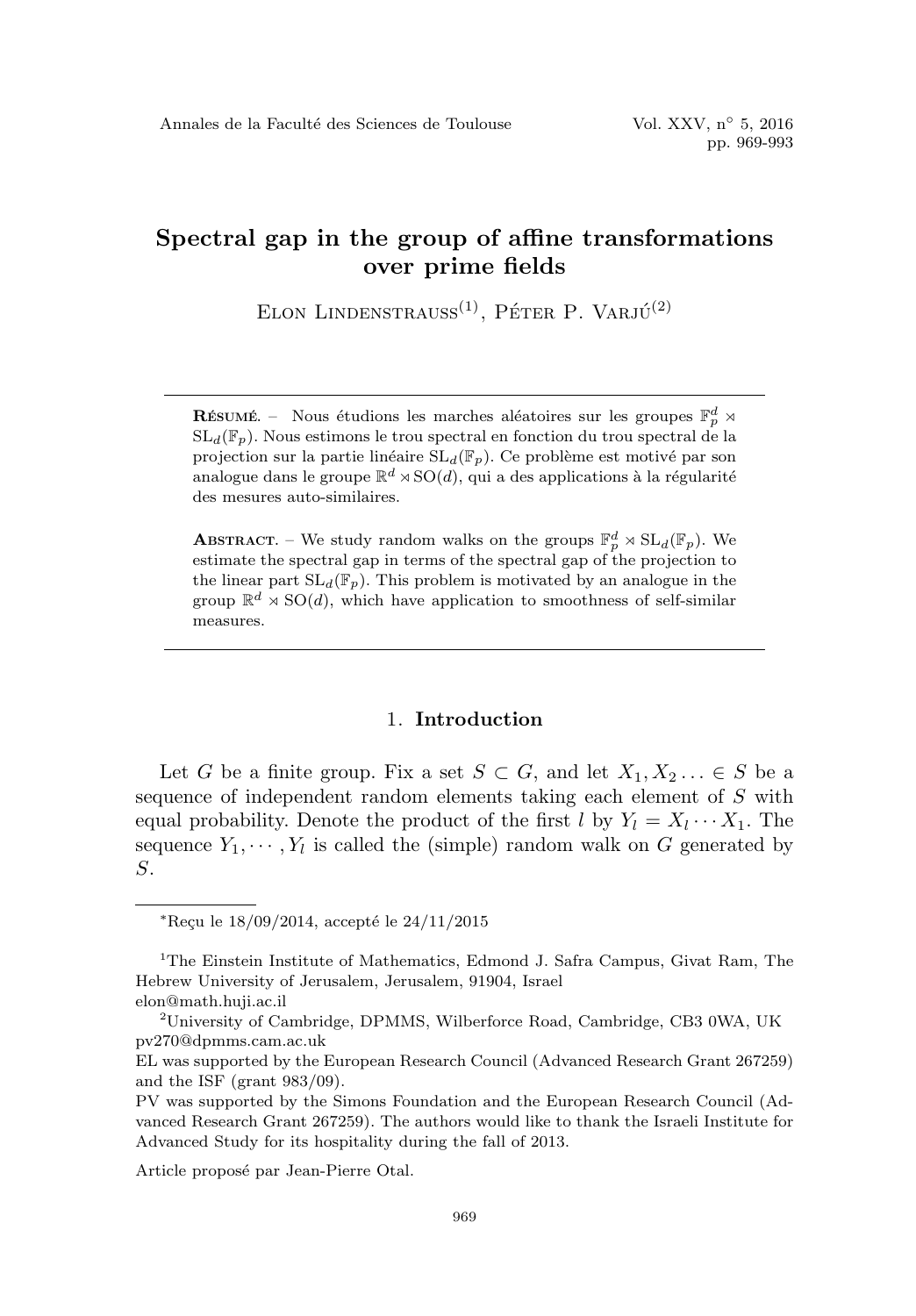We consider the following operator acting on the space  $\mathbb{C}[G]$  of complex valued functions on G:

$$
\mathcal{L}(G, S)f(g) = \frac{1}{|S|} \sum_{s \in S} f(s^{-1}g),
$$

for  $f \in \mathbb{C}[G]$  and  $g \in G$ . In addition, we consider  $\mathcal{L}_0(G, S)$ , the restriction of  $\mathcal{L}(G, S)$  to the one codimensional subspace of  $\mathbb{C}[G]$  consisting of functions orthogonal to the constants. This averaging operator is intimately connected with the random walk  $Y_l$ , and in particular the norm of  $\mathcal{L}_0(G, S)$ is closely connected with how quickly this random walk becomes equidistributed. Clearly  $\|\mathcal{L}_0(G, S)\| \leq \|\mathcal{L}(G, S)\| = 1$ . We shall call the difference  $1 - \| \mathcal{L}_0(G, S) \|$  the spectral gap of the random walk. If S is symmetric the spectral gap coincides with difference between the trivial eigenvalue 1 of  $\mathcal{L}(G, S)$  and the greatest eigenvalue of the operator  $\|\mathcal{L}_0(G, S)\|$ , though in general (despite the name which seems to be fairly standard) what we call the spectral gap has no direct spectral interpretation. The operator norm here and everywhere below is with respect to the  $L^2$  norm on the space the operator is acting on, in this case the finite group  $G$  equipped with the counting measure.

It is easily seen that the random walk mixes rapidly if the spectral gap is large. Indeed, denote by  $\delta_1 \in \mathbb{C}[G]$ , the function given by  $\delta_1(1) = 1$  and  $\delta_1(q) = 0$  for  $q \neq 1$ , where 1 denotes the multiplicative unit in G and in C and in any multiplicative group. Then one can show by induction, that for all integer  $l \geq 0$ , the probability that  $Y_l = g$  is  $\mathcal{L}(G, S)^l \delta_1(g)$ . We can write

$$
\delta_1(g) = \frac{1}{|G|} + f(g),
$$

where  $f$  is a function orthogonal to the constants. Then

$$
\left\|\frac{1}{|G|}-\mathcal{L}(S)^l\delta_1\right\|_{L^\infty}\leq \left\|\frac{1}{|G|}-\mathcal{L}(S)^l\delta_1\right\|_{L^2}\leq e^{-l(1-\|\mathcal{L}_0(S)\|)}.
$$

In particular, the distribution of  $Y_l$  is very close to uniform if say  $l \geq$  $10(1 - ||\mathcal{L}_0(S)||)^{-1} \log |G|$ . More precisely, for such an l, we have

$$
\left| \mathbb{P}(Y_l = g) - \frac{1}{|G|} \right| \le \frac{1}{|G|^{10}}.
$$

There is also a combinatorial way to characterize large spectral gap. If the spectral gap is large, then the Cayley graph of  $G$  with respect to  $S$  has a large isoperimetric constant. If S is symmetric (i.e.  $s \in S$  implies  $s^{-1} \in S$ ), then the converse is also true. Graphs with large isoperimetric constants are called expanders. For more details we refer to Lubotzky's survey [13].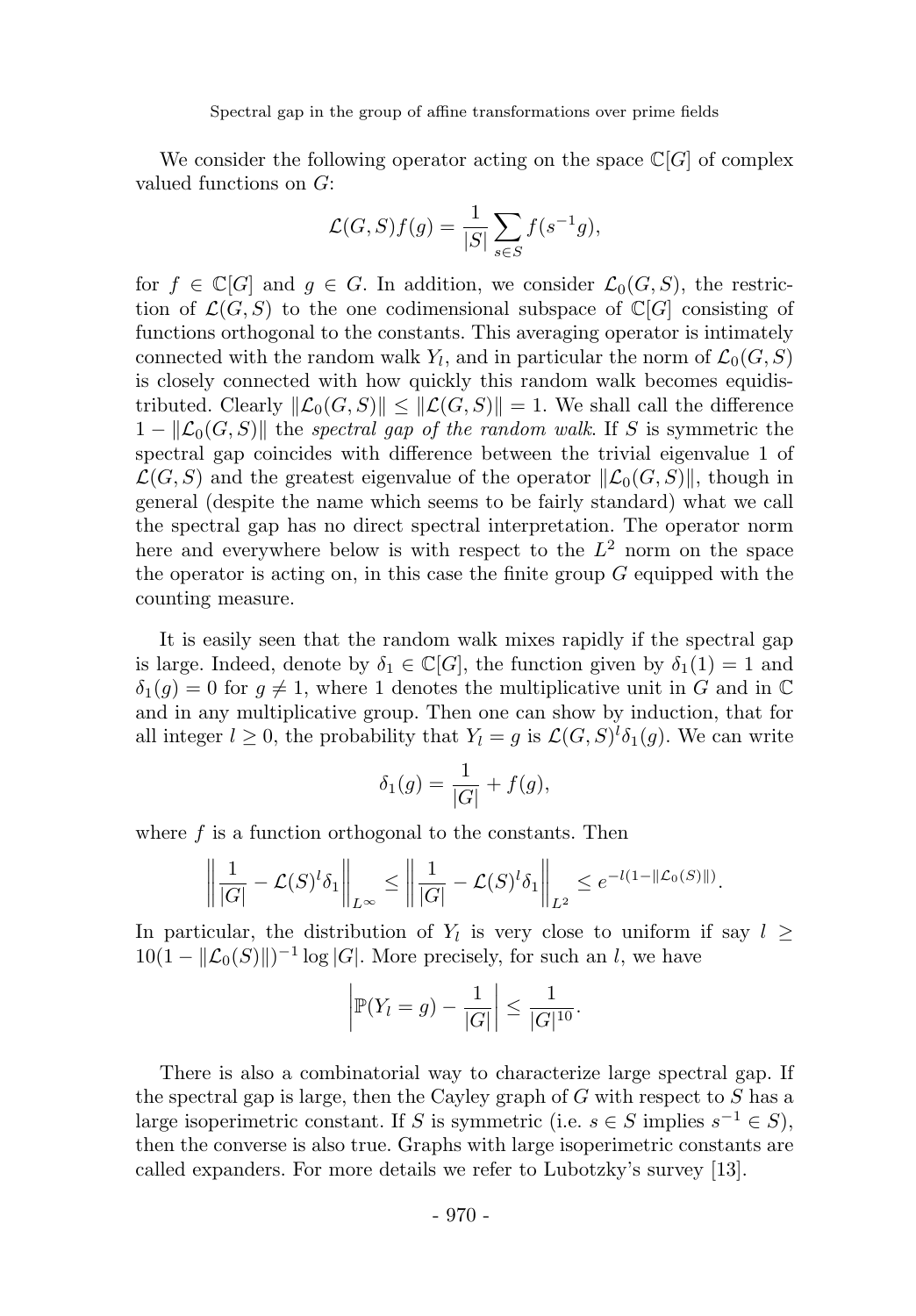The problem of studying spectral gaps of random walks is interesting in its own right, and it has been studied extensively. Recently, spectral gap estimates were used together with sieve techniques to prove various results in number theory and group theory. A detailed account on these developments would go beyond the scope of our paper, so we refer the interested reader to the recent surveys [13] and [10].

#### 1.1. Statement of the result

Let p be a prime and denote by  $\mathbb{F}_p$  the finite field of order p. Our result compares the spectral gap of a random walk on  $\mathbb{F}_p^d \rtimes SL_d(\mathbb{F}_p)$ , the group of affine transformations of  $\mathbb{F}_p^d$  with its projection to  $SL_d(\mathbb{F}_p)$ .

THEOREM  $1.$  – There is a number c depending only on d such that the following holds. Let  $S' \subset SL_d(\mathbb{F}_p)$ , and let  $S \subset \mathbb{F}_p^d \rtimes SL_d(\mathbb{F}_p)$  be such a set that for each  $g \in S$  there is precisely one  $\sigma \in S'$  such that the linear part of q is  $\sigma$ . Suppose further that S is not contained in a coset of a proper subgroup of  $\mathbb{F}_p^d \rtimes \mathrm{SL}_d(\mathbb{F}_p)$ . Then

$$
1 - \| \mathcal{L}_0(\mathbb{F}_p^d \rtimes \mathrm{SL}_d(\mathbb{F}_p), S) \| \geq c \cdot \min\{1 - \| \mathcal{L}_0(\mathrm{SL}_d(\mathbb{F}_p), S') \|, |S|^{-1}\}.
$$

Up to the constant  $c$ , the bound is sharp, as can be seen by the example when all but one element of  $S$  is contained in a subgroup isomorphic to  $SL_d(\mathbb{F}_p)$ . However, when the distribution of S is better among the cosets of such subgroups the bound can be improved. In the next section, we will formulate a slightly more general version of this theorem with an improved bound.

In order to apply Theorem 1, a bound on the spectral gap for the projection of the random walk in  $SL_d(\mathbb{F}_p)$  is required. The following important result of Bourgain and Gamburd provides such a bound:

THEOREM A (Bourgain, Gamburd). — Let  $\overline{S} \subset SL_d(\mathbb{Z})$  be a finite symmetric set, which generates a Zariski-dense subgroup. Then there is a number c depending on  $\overline{S}$  (but not on p) such that the following holds for all but finitely many primes p. Let S be the mod p projection of  $\overline{S}$ . Then

$$
1 - \| \mathcal{L}_0(\mathrm{SL}_d(\mathbb{F}_p), S) \| > c.
$$

The  $d = 2$  case of this theorem is [2, Theorem 1], and this has been worked out by Kowalski [11] with explicit constants. A key ingredient in the proof is Helfgott's product theorem in [8]. The  $d \geq 3$  case is [3, Theorem 1.2] which assumes a generalization of Helfgott's theorem as a black box. This generalization is due to Helfgott [9] in the  $d = 3$  case, and to Breuillard,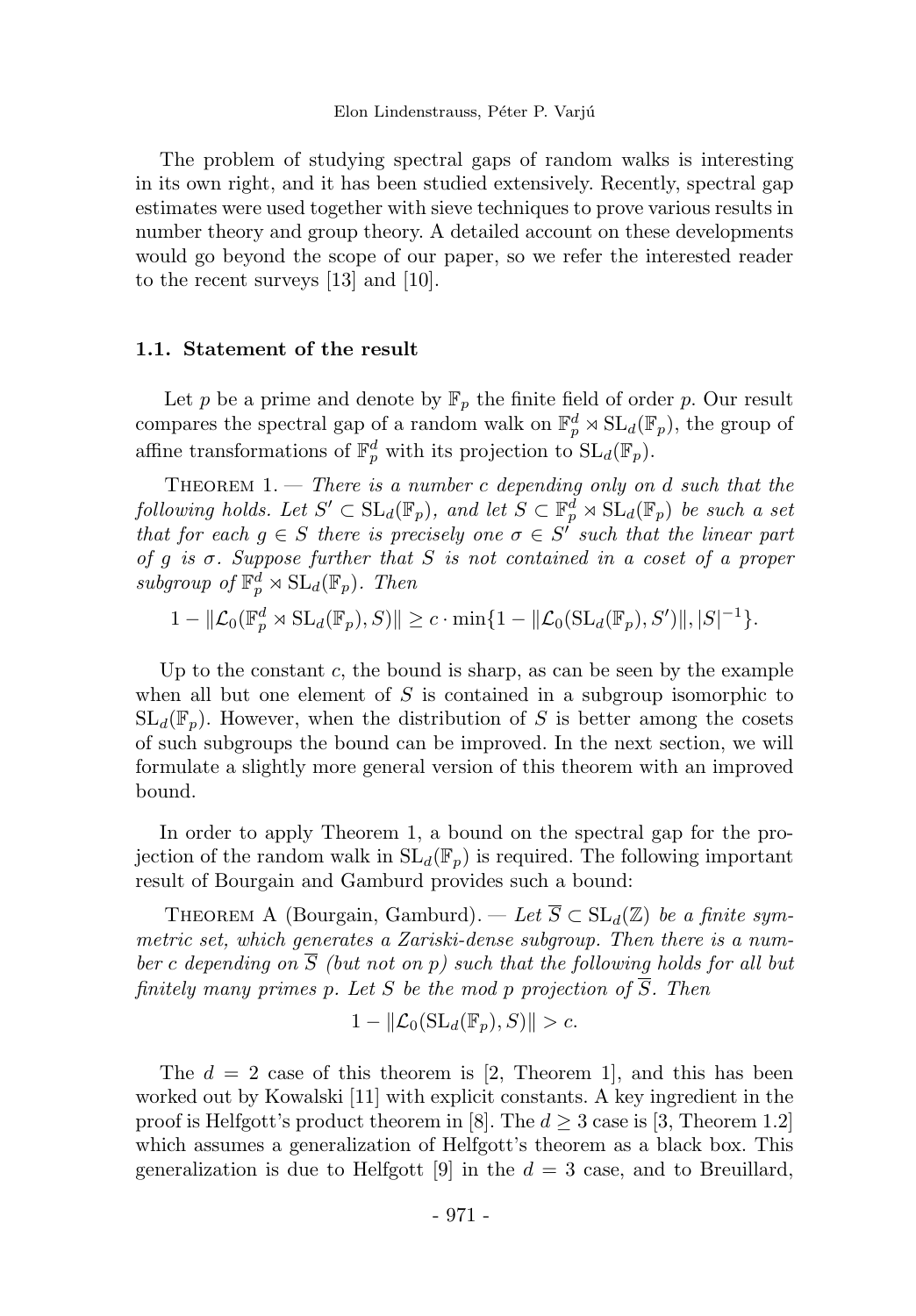Green and Tao [5] and independently by Pyber and Szabó [19] in the general case.

A key problem in the subject highlighted in [17] is determining how the size of the spectral gap depends on the choice of generators. It seems plausible that the conclusion of Theorem A could hold with a constant c depending only on d and |S|, and not on a previously fixed set in  $SL_d(\mathbb{Z})$ . The following theorem by Breuillard and Gamburd [4, Theorem 1.1] gives some evidence in this direction:

THEOREM B (Breuillard, Gamburd). — For any  $\delta > 0$  and positive integer N, there is a constant  $c > 0$  depending only on  $\delta$  and N such that for any sufficiently large X, for all but  $X^{\delta}$  primes  $p \leq X$ , for any symmetric generating set  $S \subset SL_2(\mathbb{F}_p)$  with  $|S| = N$ ,

$$
1 - \| \mathcal{L}(\mathrm{SL}_2(\mathbb{F}_p), S) \| > c.
$$

Theorem 1 above can be seen in this general context: while the spectral gap on  $\mathbb{F}_p^d \rtimes SL_d(\mathbb{F}_p)$  is dependent on the choice of generators S' for  $SL_d(\mathbb{F}_p)$ , the estimate given by the theorem is uniform in the way  $S'$  is lifted to a generating set S on  $\mathbb{F}_p^d \rtimes SL_d(\mathbb{F}_p)$ . If one takes S to be the projection mod p of a fixed set  $\overline{S} \subset \mathbb{Z}^d \rtimes SL_d(\mathbb{Z}^d)$  generating a (fixed) Zariski dense subgroup, establishing a spectral gap (uniform in  $p$ ) for the corresponding averaging operator can be obtained by an adaptation of the method of Bourgain and Gamburd without introducing any substantial new ideas. In particular, it is a very special case of the main result of [20, Theorem 1].

#### 1.2. Motivation

One source of interest in the group  $\mathbb{F}_p^d \rtimes SL_d(\mathbb{F}_p)$  stems from a continuous analogue of the problem. In that analogue, the role of  $SL_d(\mathbb{F}_p)$  is played by the compact Lie group  $\mathrm{SO}(d)$  and  $\mathbb{F}_p^d \rtimes \mathrm{SL}_d(\mathbb{F}_p)$  is replaced by  $\mathbb{R}^d \rtimes \mathrm{SO}(d)$ , the group of orientation preserving isometries of Euclidean space. In the paper [15], we prove an analogue of Theorem 1 in that setting. This has two applications of independent interest in quite different directions:

- Under the assumption that a corresponding random walk on  $SO(d)$ has spectral gap, we show that a self-similar measure is absolutely continuous, provided the contraction coefficients of the self-similarities are sufficiently close to 1.
- In [24] a local-central limit theorem for a random walk on  $\mathbb{R}^d$  by Euclidean isometries is proved. In [15] we strenghten this result when the underlying random walk on  $SO(d)$  has spectral gap to show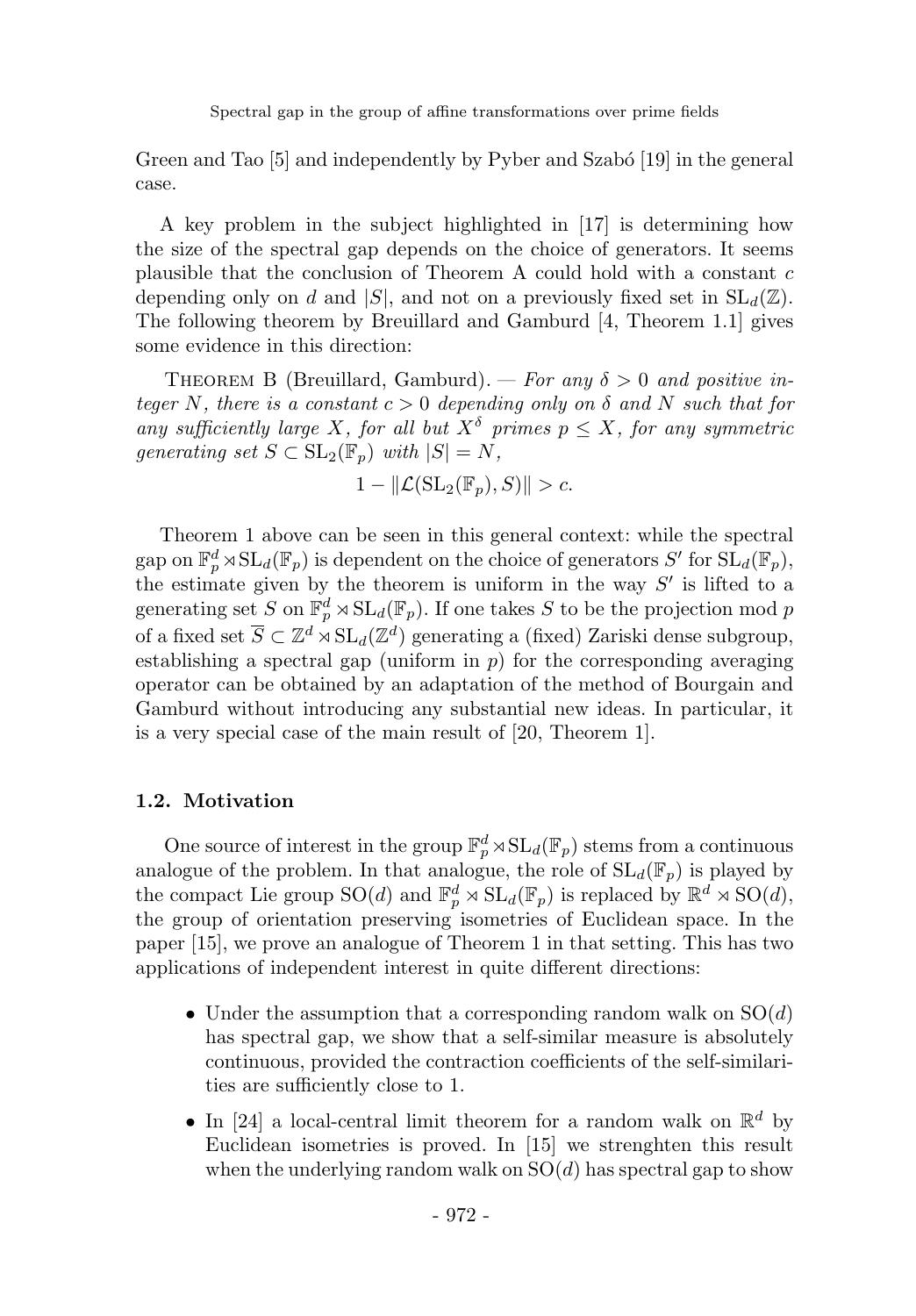that this local-central limit theorem holds at a scale exponentially small in the number of steps (when  $d \geq 3$  and the rotation part of the random walk generates a dense subgroup of  $SO(d)$ , the local-central limit theorem is established in [24] only up to the scale  $e^{-O(l^{1/3})}$ where  $l$  is the number of steps).

#### 1.3. Ideas in the proof

We heavily exploit the method of Bourgain and Gamburd in our proof of Theorem 1. Note however that the product theorems of  $[8, 9, 5, 19]$  are not used in the proof of Theorem 1, at least not directly; in their stead we use the assumed spectral gap of the averaging operator  $\mathcal{L}_0(\mathrm{SL}_d(\mathbb{F}_p), S')$ corresponding to the associated random walk on  $SL_d(\mathbb{F}_p)$ .

We recall the essence of the method in Theorem D in Section 4. To apply this theorem to the problem at hand, we need to show that the random walk does not concentrate on cosets of subgroups isomorphic to  $SL_d(\mathbb{F}_p)$ . More precisely, we show that

$$
\mathbb{P}(Y_l \in A) \le 4p^{-d/4}
$$

if A is a coset of a subgroup isomorphic to  $SL_d(\mathbb{F}_p)$  and  $l \geq C \log p$  with a constant C sufficiently large.

This non-concentration estimate proved in Section 3 is the main new contribution in our paper. It is essentially equivalent to proving a nonconcentration estimate for the random walk on  $\mathbb{F}_p^d$  generated by S, which we do by showing the  $L^2$ -norm of the probability measure on  $\mathbb{F}_p^d$  after  $O_{d,S'}(\log p)$  many steps becomes small.

The proof of this fact rests upon an observation that if  $\eta$  is an (arbitrary) probability measure on  $\mathbb{F}_p^d$  and the absolute value of its Fourier transform is almost constant in the appropriate sense on  $\mathbb{F}_p^d \setminus \{0\}$ , then the measure is either spread out on  $\mathbb{F}_p^d$  or most of the contribution to the  $L^2$ -norm of  $\eta$ comes from a single atom; cf. Proposition 4.

Using this observation we argue iteratively: if the random walk on  $\mathbb{F}_p^d$ after some steps concentrates the  $L^2$ -norm in a single atom, we can use that not all elements of S move this atom to the same point to show that the next step quantifiably reduces the  $L^2$ -norm. If the Fourier transform does not have almost constant absolute value for all nonzero coefficients, we can use the spectral gap for the projection to  $SL_d(\mathbb{F}_p^d)$ , to prove that the next step quantifiably reduces the  $L^4$  norm of the Fourier transform.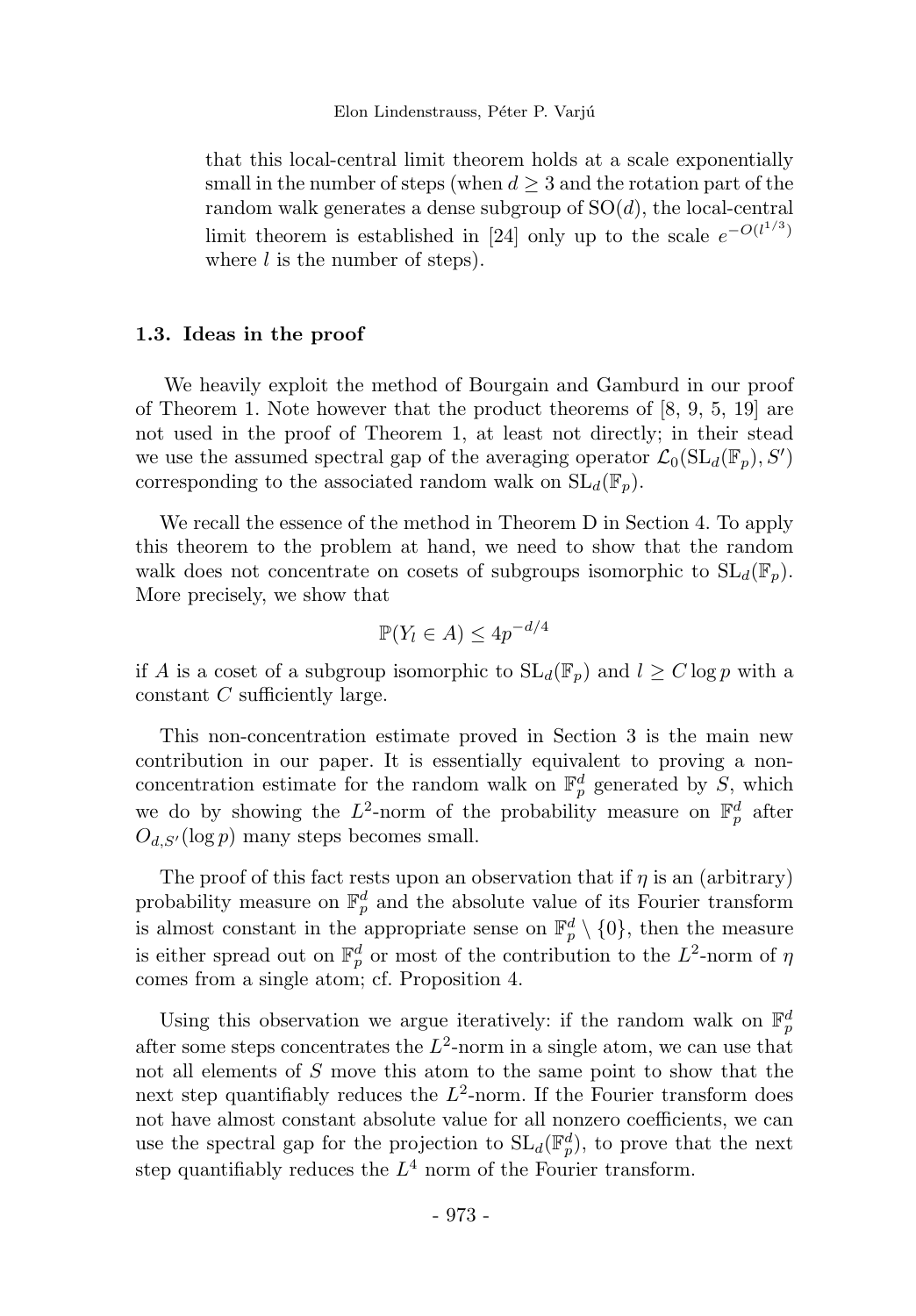To carry out this argument, we have to work with both  $L^2$  and  $L^4$  norms. Therefore it will be necessary, to relate the  $L^2$  and  $L^4$  spectral gaps. This can be done using either Riesz-Thorin interpolation as we do here, or some classical results on  $L^q$  spaces similarly to the paper [1] and the uniform convexity of  $L^p$  spaces [6, Chapter 9] as was done in an earlier version of this paper [14].

The paper contains another new idea in Section 4.1, where we prove a result about growth of product-sets in the group  $\mathbb{F}_p^d \rtimes SL_d(\mathbb{F}_p)$ . The result (Proposition 8) itself is not new; similar statements appear in the papers [20] and [19]. However, we give a new proof that can be adapted to work in the continuous case as done in [15].

#### 1.4. An open problem

An interesting analogue of the results we obtained here is provided by a random walk using a set S of generators on the group  $SL_2(\mathbb{F}_n) \times SL_2(\mathbb{F}_n)$ . Is it possible to estimate the spectral gap in terms of the spectral gaps of the projections to the direct factors analogously to Theorem 1?

If one tries to prove such an estimate using the method of Bourgain and Gamburd then the following problem arises. The group  $SL_2(\mathbb{F}_p) \times SL_2(\mathbb{F}_p)$ contains the subgroup  $\{(q, g) : g \in SL_2(\mathbb{F}_p)\}\$  and its conjugates, and it may happen that the random walk concentrates too much mass on such a subgroup. If this obstacle could be ruled out, then a positive solution to the above problem would follow immediately from the method of Bourgain and Gamburd. This difficulty is similar to the one we tackle in this paper, but its solution probably require a different set of ideas. We also mention that when one looks at the problem in the group  $SL_2(\mathbb{F}_{p_1}) \times SL_2(\mathbb{F}_{p_2})$  for different primes  $p_1 \neq p_2$ , then the problem disappears, since all proper subgroups of  $SL_2(\mathbb{F}_{p_1}) \times SL_2(\mathbb{F}_{p_2})$  projects into a proper subgroup of one of the factors.

#### 1.5. Organization

In the next section, we introduce some more notation and state a more technical and somewhat stronger version of Theorem 1. In Section 3, we prove the crucial non-concentration estimate mentioned above. We recall the method of Bourgain and Gamburd in Section 4 and use it to deduce our results.

Acknowledgment. — We are grateful to the referee and Lam Pham for carefully reading the paper and for suggestions that significantly improved the presentation of the paper.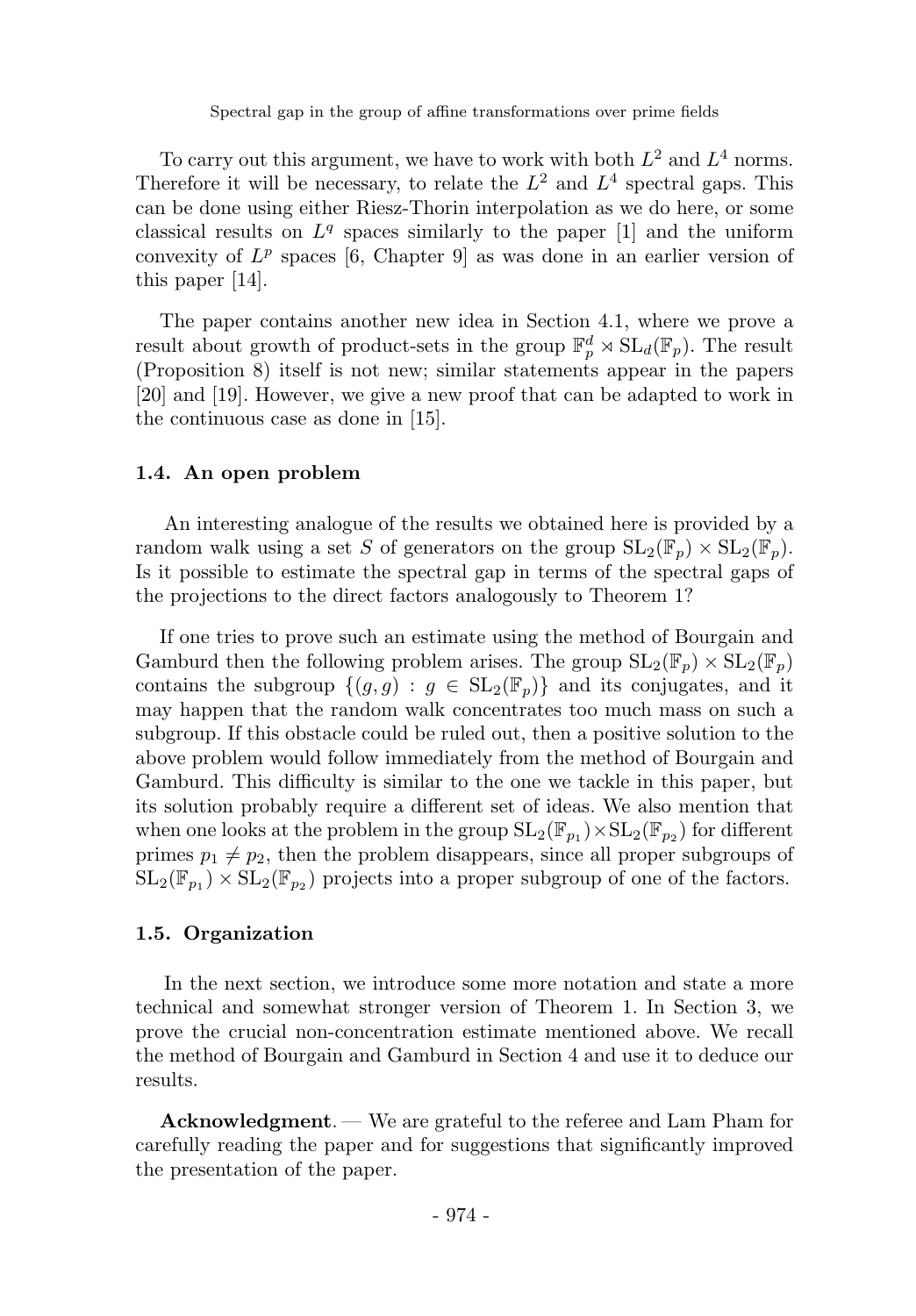Elon Lindenstrauss, Péter P. Varjú

#### 2. Notation

For  $(v_1, \theta_1), (v_2, \theta_2) \in \mathbb{F}_p^d \rtimes SL_d(\mathbb{F}_p)$ , the product is defined by  $(v_1, \theta_1) \cdot (v_2, \theta_2) = (v_1 + \theta_1 v_2, \theta_1 \cdot \theta_2).$ 

If  $g \in \mathbb{F}_p^d \rtimes SL_d(\mathbb{F}_p)$  can be written in the form  $g = (v, \theta)$  then we write  $v(g) = v$  and  $\theta(g) = \theta$ . In other words  $v(g)$  and  $\theta(g)$  are the projections to the factors  $\mathbb{F}_p^d$  and  $SL_d(\mathbb{F}_p)$  respectively. We note that  $v(g)$  is not intrinsically defined and we fix one choice for the entire paper.

The group  $\mathbb{F}_p^d \rtimes \mathrm{SL}_d(\mathbb{F}_p)$  naturally acts on  $\mathbb{F}_p^d$  by means of the formula  $g.x = v(g) + \theta(g)x$  for  $g \in \mathbb{F}_p^d \rtimes SL_d(\mathbb{F}_p)$  and  $x \in \mathbb{F}_p^d$ . This action is consistent with the above product law, i.e. we have the identity  $(g_1 \cdot g_2).x = g_1.(g_2.x).$ 

It is easy to check that the inverse of an element  $g \in \mathbb{F}_p^d \rtimes SL_d(\mathbb{F}_p)$  is given by the formula

$$
g^{-1} = (-\theta(g)^{-1} \cdot v(g), \theta(g)^{-1}). \tag{2.1}
$$

We identify measures on finite sets with their Radon-Nikodym derivative with respect to the counting measure. Thus the difference between our use of the words function and measure is purely rhetoric. With this convention we also write  $f(A) = \sum_{x \in A} f(x)$ , where A is a finite set and f is a function (or measure) defined on a finite set containing A. A probability measure is a non-negative measure with total mass 1. The Dirac delta measure concentrated at the point x is a probability measure  $\delta_x$  such that  $\delta_x(x) = 1$  and  $\delta_x(y) = 0$  if  $y \neq x$ .

Let  $\mu$  be a measure on  $\mathbb{F}_p^d \rtimes SL_d(\mathbb{F}_p)$ . We denote its *l*-fold convolution by

$$
\mu^{*(l)} = \underbrace{\mu * \ldots * \mu}_{l}.
$$

We denote the convolution of  $\mu$  with a measure  $\nu$  on  $\mathbb{F}_p^d$  by

$$
[\mu.\nu](x)=\sum_{g\in G}\mu(g)\nu(g^{-1}.x)
$$

which is a measure on  $\mathbb{F}_p^d$ .

The left regular representation on  $\mathbb{F}_p^d \rtimes SL_d(\mathbb{F}_p)$  is denoted by  $\mathcal L$  and the representation obtained by composing the homomorphism  $\theta$  with the left regular representation of  $SL_d(\mathbb{F}_p)$  is denoted by  $\mathcal{L}^{\theta}$ . They are defined by the formulas

$$
[\mathcal{L}(g)f](h) = f(g^{-1}h) \text{ and } [\mathcal{L}^{\theta}(g)f'](\sigma) = f'(\theta(g)^{-1}\sigma)
$$

$$
\sim 975.
$$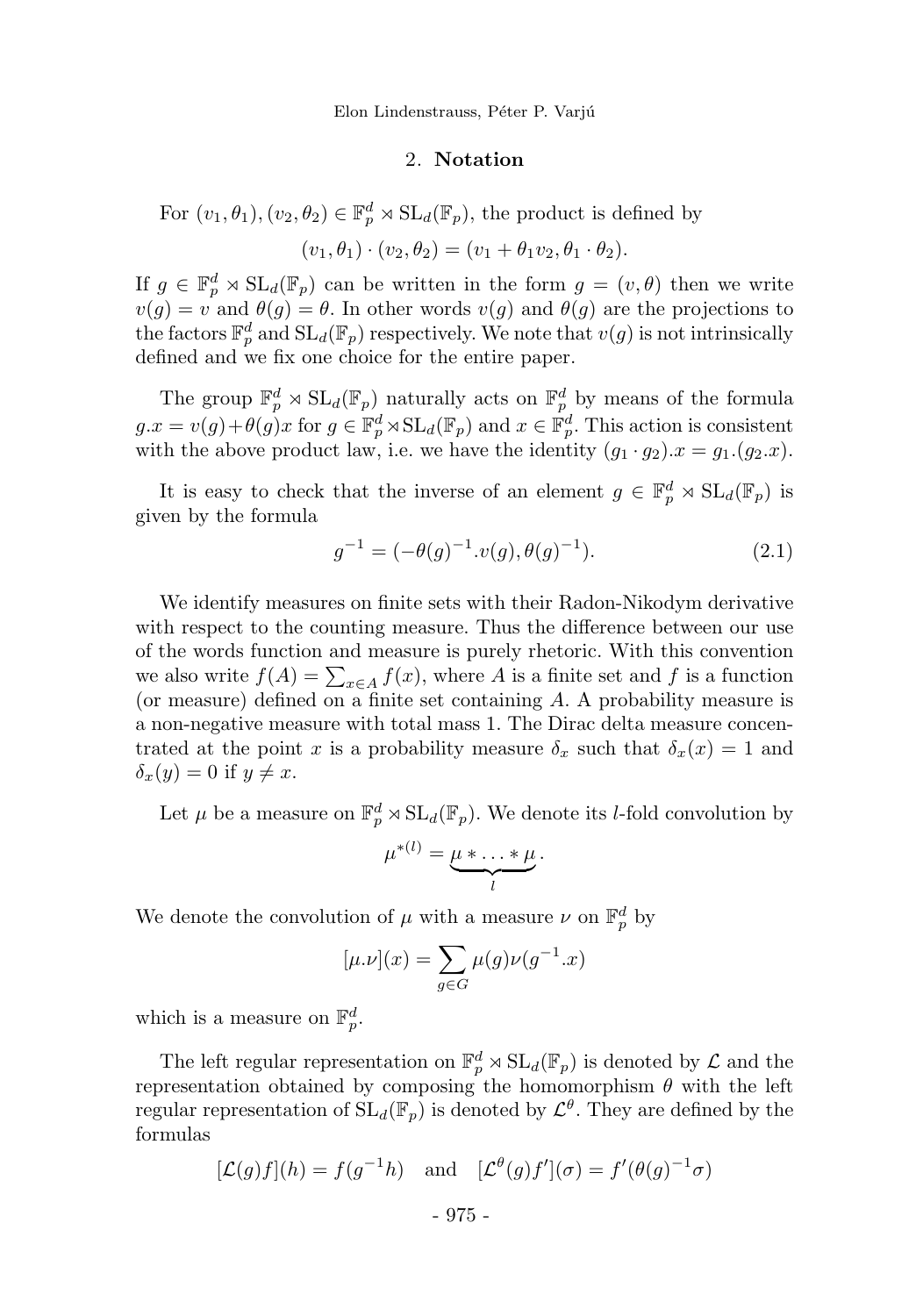for  $f \in \mathbb{C}[\mathbb{F}_p^d \rtimes \mathrm{SL}_d(\mathbb{F}_p)], f' \in \mathbb{C}[\mathrm{SL}_d(\mathbb{F}_p)], g, h \in \mathbb{F}_p^d \rtimes \mathrm{SL}_d(\mathbb{F}_p)$  and  $\sigma \in$  $SL_d(\mathbb{F}_p)$ . In addition, we denote by  $\mathcal{L}_0$  and  $\mathcal{L}_0^{\theta}$  the restrictions of  $\mathcal{L}$  and  $\mathcal{L}^{\theta}$  to the corresponding codimension one subspaces orthogonal to the constants.

Let  $\pi$  be a representation of  $\mathbb{F}_p^d \rtimes SL_d(\mathbb{F}_p)$  and  $\mu$  a probability measure on  $\mathbb{F}_p^d \rtimes \mathrm{SL}_d(\mathbb{F}_p)$ . We write

$$
\pi(\mu) = \sum_{g \in \mathbb{F}_p^d \rtimes \mathrm{SL}_d(\mathbb{F}_p)} \mu(g)\pi(g)
$$

which is an operator acting on the relevant representation space. Compare these with the definition of  $\mathcal{L}(G, S)$  in the previous section.

We can generalize the notion of the random walk by considering random elements  $X_l$  having an arbitrary common law  $\mu$  instead of a uniform distribution on a finite set  $S$ . Note that with the above notation, the law of  $Y_l$  is the probability measure

$$
\mathcal{L}(\mu)^l \delta_1 = \mu^{*(l)}.
$$

Now we state a more general version of Theorem 1 with a slight improvement in the bound.

THEOREM 2.  $-$  There is a constant c depending only on d such that the following holds. Let  $\mu$  be a probability measure on  $\mathbb{F}_p^d \rtimes \mathrm{SL}_d(\mathbb{F}_p)$ . Let  $\alpha$  be the maximal probability for the event that a random element  $X \in \mathbb{F}_p^d \rtimes SL_d(\mathbb{F}_p)$ of law  $\mu$  takes a given point  $x \in \mathbb{F}_p^d$  to a given point  $y \in \mathbb{F}_p^d$ . That is

$$
\alpha = \max_{x,y \in \mathbb{F}_p^d} \mu.\delta_x(y).
$$

Then

$$
1 - \| \mathcal{L}_0(\mu) \| \geq c \min\{ 1 - \| \mathcal{L}_0^{\theta}(\mu) \|, 1 - \alpha \}.
$$

In the setting of Theorem 1, for every  $x, y \in \mathbb{F}_p$  there is at least one element  $q \in S$  such that  $q.x \neq y$ . Indeed, in the opposite case, S would be contained in a coset of a subgroup isomorphic to  $SL_d(\mathbb{F}_p)$ . Thus  $\alpha \leq$  $1-|S|^{-1}$ , and Theorem 2 indeed contains Theorem 1 as a special case. In the rest of the paper we prove Theorem 2.

#### 3. Non-concentration on subgroups

In this section, we make stronger assumptions on  $\mu$  than in Theorem 2, but we will see in Section 4.2 that the general case can be reduced to this one. Let  $v_0 \in \mathbb{F}_p^d$  be an arbitrary point, and consider the sequence of probability measures  $\eta_l = \mu^{*(l)} \delta_{v_0}$ . These measures can be thought of as the laws of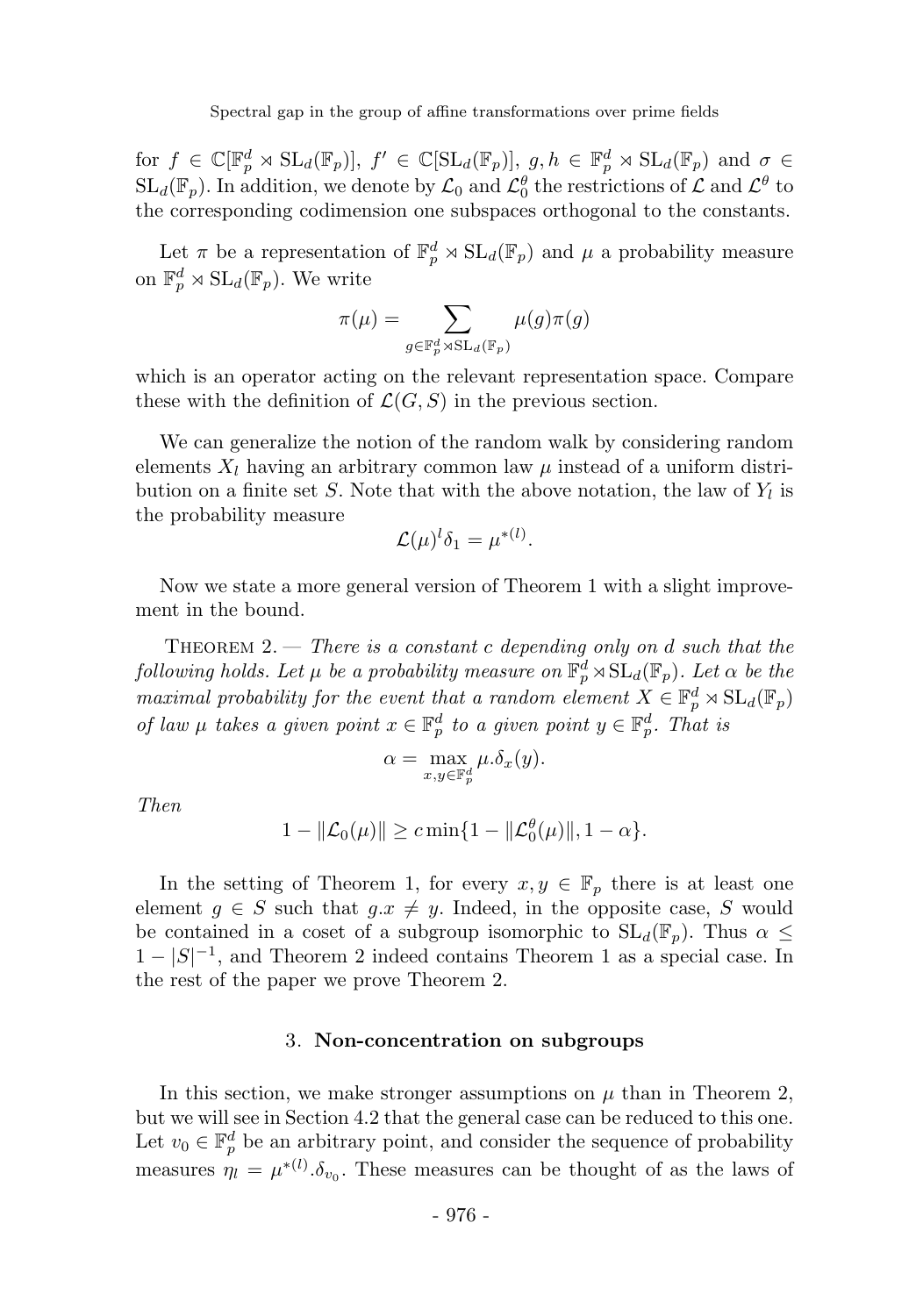the steps of a random walk on  $\mathbb{F}_p^d$  starting from the point  $v_0$ , and the steps being made by applying a random element of  $\mathbb{F}_p^d \rtimes SL_d(\mathbb{F}_p)$  with law  $\mu$ .

The purpose of this section is to prove the following result.

PROPOSITION 3. — Suppose that  $\mu$  is symmetric and

$$
\|\mu.\delta_x\|_{L^2}\leq \frac{3}{4}
$$

for all  $x \in \mathbb{F}_p^d$ . Suppose further that

$$
\|\mathcal{L}_0^{\theta}(\mu)\| \le \frac{1}{2}.
$$

Then for  $l = \lfloor 2^{15}d \log p \rfloor$ , we have

$$
\|\eta_l\|_{L^{\infty}} \le \|\eta_l\|_{L^2} \le 4p^{-d/4}.
$$

One can interpret this proposition as a non-concentration estimate. Indeed, the set  $A_{v_0,u_0} \subset \mathbb{F}_p^d \rtimes SL_d(\mathbb{F}_p)$  consisting of elements g with the property  $g.v_0 = u_0$  is a coset of a subgroup isomorphic to  $SL_d(\mathbb{F}_p)$ . Moreover,

$$
\mathbb{P}(Y_l \in A_{v_0, u_0}) = \mu^{*(l)}(A_{v_0, u_0}) = \eta_l(u_0),
$$

which is estimated in the proposition.

We keep all constants explicit in this section for the sake of clarity, but we make no efforts to optimize them.

#### 3.1. Some properties of the Fourier transform

We introduce some notation related to the Fourier transform on  $\mathbb{F}_p^d$  and some conventions for normalization. We denote the vector space of complex valued functions on  $\mathbb{F}_p^d$  by  $\mathbb{C}[\mathbb{F}_p^d]$ . Let  $f \in \mathbb{C}[\mathbb{F}_p^d]$  and define its Fourier transform by

$$
\widehat{f}(\xi) = \sum_{x \in \mathbb{F}_p^d} e(\langle x, \xi \rangle) f(x),
$$

where  $e(y) = e^{-2\pi i y/p}$  for  $y \in \mathbb{Z}/p\mathbb{Z} = \mathbb{F}_p$ .

We distinguish the space on which the Fourier transform is defined denoting it by  $\mathbb{F}_p^d$ . This space is of course isomorphic to  $\mathbb{F}_p^d$ , but we make this distinction in our notation because it will be convenient for us to use different normalizations for the  $L<sup>q</sup>$  norms of functions on these two spaces. For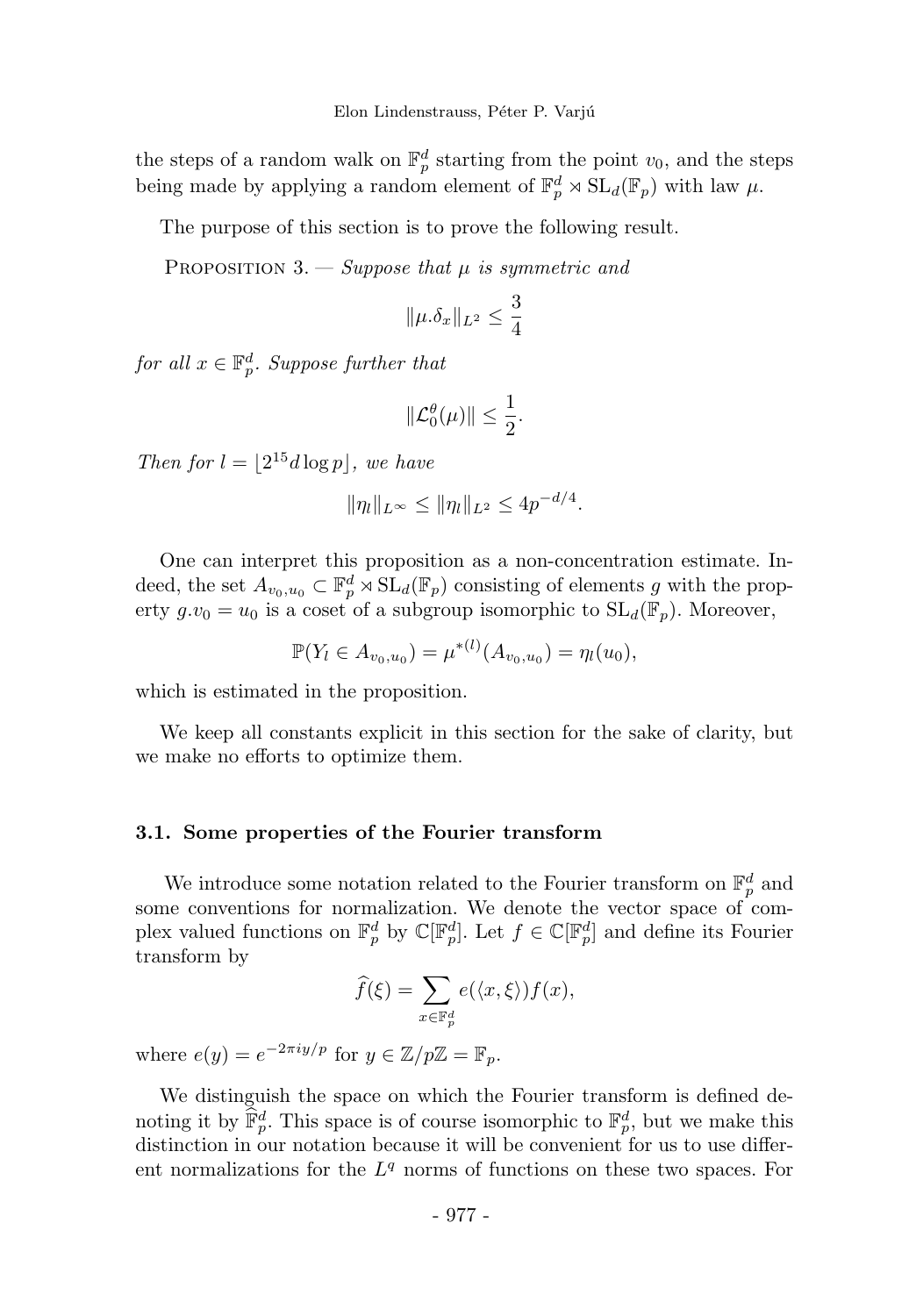functions  $f \in \mathbb{C}[\mathbb{F}_p^d]$  and  $\varphi \in \mathbb{C}[\mathbb{F}_p^d]$ , we define these norms by

$$
\|f\|_{L^q} := \left(\sum_{x \in \mathbb{F}_p^d} f(x)^q\right)^{1/q} \quad \text{and} \quad \|\varphi\|_{\widehat{L}^q} := \left(\frac{1}{p^d} \sum_{\xi \in \widehat{\mathbb{F}}_p^d} \varphi(\xi)^q\right)^{1/q}.
$$

With this normalization, Plancherel's formula becomes  $||f||_{L^2} = ||\widehat{f}||_{\widehat{r}_2}$ .

Remove the origin 0 from the set  $\mathbb{F}_p^d$  and denote it by X. Let  $\iota$  be the extension map from functions on X to functions on  $\mathbb{F}_p^d$ , i.e.  $\iota(f)[x] = f(x)$ for  $x \in \mathbb{F}_p^d \setminus \{0\}$  and  $\iota(f)[0] = 0$ , and  $\iota^*$  the natural projection from functions on  $\mathbb{F}_p^d$  to functions on X(we will also use  $\iota, \iota^*$  to denote the exact same maps between  $L^q(\mathbb{F}_p^d \setminus 0)$  and  $L^q(\mathbb{F}_p^d)$ . The norm  $\widehat{L}^q$  on X is defined as  $\|\varphi\|_{\widehat{L}q} = \|\iota(f)\|_{\widehat{L}q}$ , i.e. the total mass of the measure on X with respect to which the  $\hat{L}^q$ -norms are defined is  $(p^d - 1)/p^d$ .

Let A denote the natural actions of  $\mathbb{F}_p^d \rtimes SL_d(\mathbb{F}_p)$  on both  $L^q$  and  $\widehat{L}^q$ , and  $\mathcal{A}^{\theta}$  the corresponding action of the linear part of  $\mathbb{F}_p^d \rtimes SL_d(\mathbb{F}_p)$  on  $\tilde{L}^q$ . Note that for any  $f \in \tilde{L}^q$ ,  $g \in \mathbb{F}_p^d \rtimes \mathrm{SL}_d(\mathbb{F}_p)$ , and  $x \in \mathbb{F}_p^d$ 

$$
|(\mathcal{A}(g)f)(x)| = (\mathcal{A}^{\theta}(g)|f|)(x).
$$

It would sometimes be useful to think of  $\mathcal{A}^{\theta}$  also as an action of the group  $SL_d(\mathbb{F}_n)$ .

The purpose of this section is to prove the following estimate, showing that if  $\eta$  is a probability measure on  $\mathbb{F}_p^d$  whose  $L^2$ -norm is not too concentrated at a single atom and the nontrivial Fourier coefficients of  $\eta$  are not very small then the absolute value of the nontrivial Fourier coefficients of  $\eta$ cannot be almost constant.

PROPOSITION 4. — Let  $\eta$  be a probability measure on  $\mathbb{F}_p^d$ . Suppose that

$$
\eta(x) \le \frac{40}{41} \|\eta\|_{L^2} \qquad \text{for every } x \in \mathbb{F}_p^d
$$

and

$$
\|\hat{\eta}\|_{\hat{L}^4} \ge 4p^{-d/4}.\tag{3.1}
$$

Then there is an  $h \in SL_d(\mathbb{F}_p)$  so that

$$
\left\| \left( \left| \widehat{\eta} \right| - \mathcal{A}^{\theta}(h) \left| \widehat{\eta} \right| \right) \right\|_{\widehat{L}^4} \geq \frac{7}{100} \left\| \widehat{\eta} \right\|_{\widehat{L}^4}.
$$

A key ingredient is the use of Plancherel's formula for the measure  $\eta * \check{\eta}$ , where  $\check{\eta}$  denotes the probability measure on  $\mathbb{F}_p^d$  given by the formula:

$$
\check{\eta}(x) = \eta(-x).
$$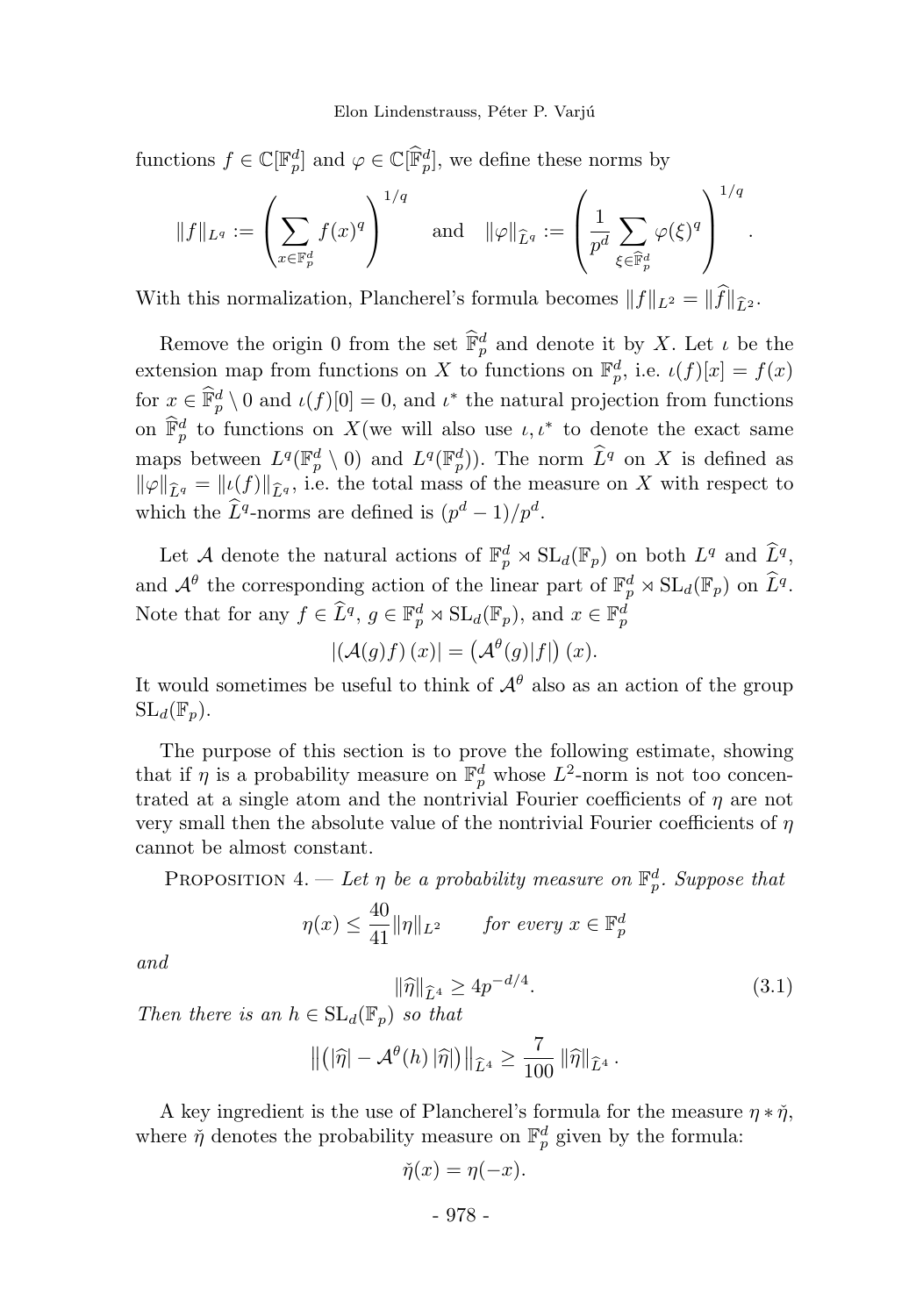Observe that the Fourier transform of  $\eta * \tilde{\eta}$  is  $|\tilde{\eta}|^2$  and we need to show that it is not too close to constant. This is equivalent to  $\eta * \eta'$  being far from a Dirac measure supported at 0. This latter property of  $\eta * \tilde{\eta}$  is proved in the next Lemma.

LEMMA 5.  $-$  Let  $\eta$  be a probability measure on  $\mathbb{F}_p^d$ , and suppose that

$$
\eta(x) \le \frac{40}{41} \|\eta\|_{L^2} \qquad \text{for every } x \in \mathbb{F}_p^d.
$$

Then

$$
||\iota^*(\eta * \check{\eta})||_{L^2}^2 \ge \frac{1}{42} ||\eta * \check{\eta}||_{L^2}^2.
$$

Proof.— By simple calculation:

$$
||\iota^*(\eta * \check{\eta})||_{L^2}^2 \equiv \sum_{x \neq 0} (\eta * \check{\eta})(x)^2 = \sum_{x \neq 0} \left[ \sum_{y, z: y - z = x} \eta(y)\eta(z) \right]^2
$$
  
\n
$$
\geq \sum_{x \neq 0} \sum_{y, z: y - z = x} [\eta(y)\eta(z)]^2 = \sum_{y, z: y \neq z} \eta(y)^2 \eta(z)^2
$$
  
\n
$$
= \frac{1}{2} \left[ \left( \sum_{y \in \mathbb{F}_p^d} \eta(y)^2 \right)^2 - \sum_{y \in \mathbb{F}_p^d} \eta(y)^4 \right]
$$
(3.2)

Using the assumption in the lemma:

$$
\sum_{y \in \mathbb{F}_p^d} \eta(y)^4 \le \max_{y \in \mathbb{F}_p^d} {\{\eta(y)^2\}} \sum_{y \in \mathbb{F}_p^d} \eta(y)^2 \le \frac{1600}{1681} \left[ \sum_{y \in \mathbb{F}_p^d} \eta(y)^2 \right]^2 \tag{3.3}
$$

 $\sim$ 

From inequalities (3.2) and (3.3) we get

$$
\sum_{x\neq 0} (\eta * \check{\eta})(x)^2 \ge \frac{1}{42} ||\eta||_{L^2}^4
$$

because  $1/42 < (1 - 1600/1681)/2$ . Thus

$$
\eta * \check{\eta}(0)^2 = \left[\sum_{x \in \mathbb{F}_p^d} \eta(x)^2\right]^2 = \|\eta\|_{L^2}^4 \le 42 \sum_{x \ne 0} (\eta * \check{\eta})(x)^2,
$$

which implies the claim.  $\Box$ 

A tool which will help us relate the  $L^2$  and  $L^4$  norm is the Mazur map. We recall its definition and properties from the book of Benyamini and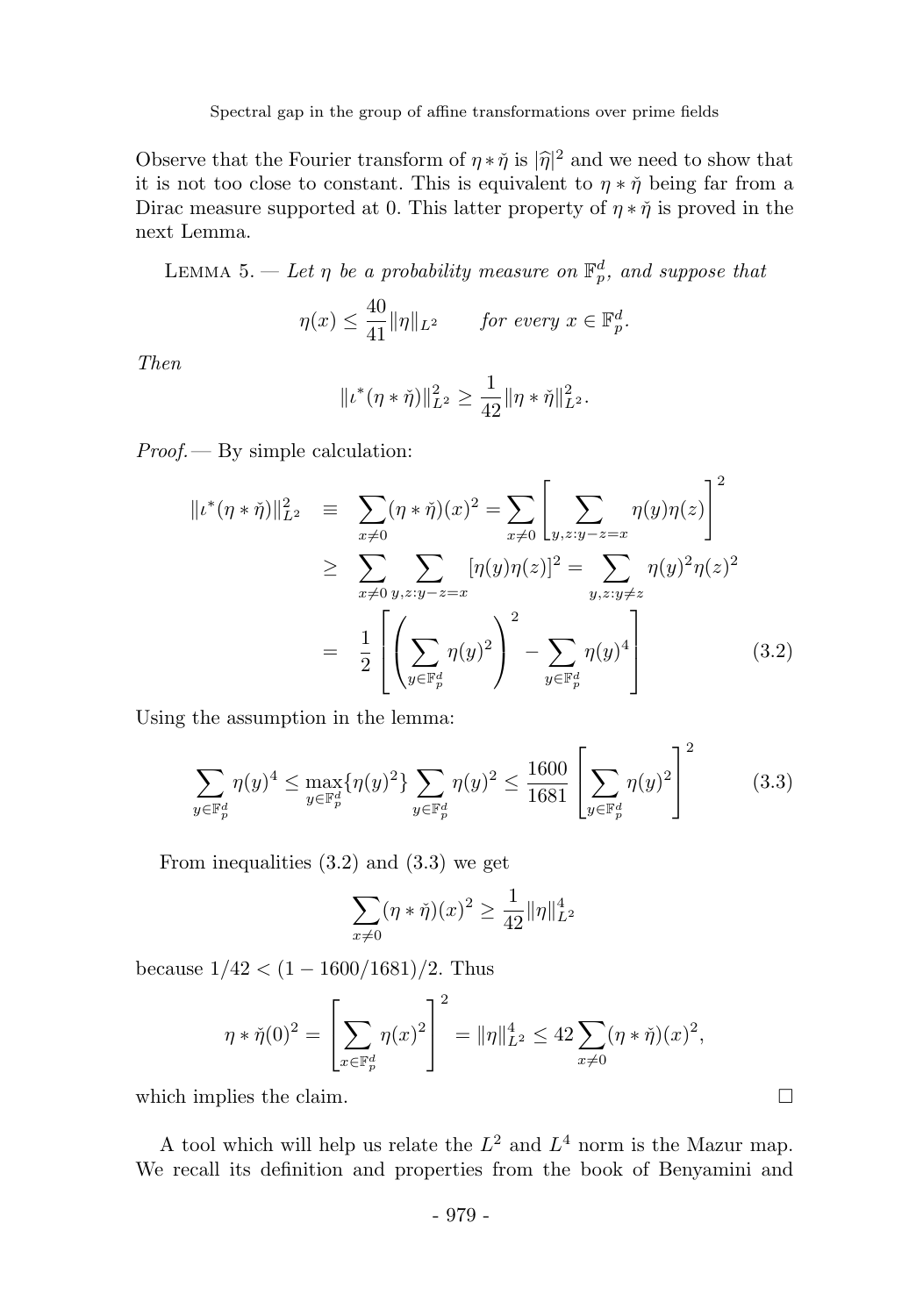Lindenstrauss [6, Chapter 9]. We denote by  $S(L<sup>q</sup>)$  the unit sphere of the space  $L^q(X)$ . For  $f \in S(L^4)$ , the Mazur map is defined by

$$
\phi(f) = |f|^2 \operatorname{sign}(f),
$$

where  $sign(f) = f/|f|$  for  $f \neq 0$  and 0 otherwise.

The Mazur map is a homeomorphism from  $S(L<sup>4</sup>)$  to  $S(L<sup>2</sup>)$ . Moreover, we have the following inequalities.

THEOREM C ([6, Theorem 9.1]). *For* 
$$
f_1, f_2 \in S(L^4)
$$
, we have  

$$
||f_1 - f_2||_{L^4} \ge \frac{1}{2} ||\phi(f_1) - \phi(f_2)||_{L^2}.
$$

For proof, see [6, Proof of Theorem 9.1], applied to  $p = 4$  and  $q = 2$ .

*Proof of Proposition 4.*— The existence of a  $h \in SL_d(\mathbb{F}_p)$  as in the proposition follows from the following estimate:

$$
\frac{1}{\# \operatorname{SL}_{d}(\mathbb{F}_{p})} \sum_{h \in \operatorname{SL}_{d}(\mathbb{F}_{p})} \frac{\left\| \left( |\widehat{\eta}| - \mathcal{A}^{\theta}(h) \, |\widehat{\eta}| \right) \right\|_{\widehat{L}^{4}}}{\left\| \widehat{\eta} \right\|_{\widehat{L}^{4}}}
$$
\n
$$
\geq \frac{1}{2 \# \operatorname{SL}_{d}(\mathbb{F}_{p})} \sum_{h \in \operatorname{SL}_{d}(\mathbb{F}_{p})} \frac{\left\| \left( |\widehat{\eta}|^{2} - \mathcal{A}^{\theta}(h) \, |\widehat{\eta}|^{2} \right) \right\|_{\widehat{L}^{2}}}{\left\| |\widehat{\eta}|^{2} \right\|_{\widehat{L}^{2}}}
$$
\n
$$
\geq \frac{\left\| |\widehat{\eta}|^{2} - \frac{1}{\# \operatorname{SL}_{d}(\mathbb{F}_{p})} \sum_{h \in \operatorname{SL}_{d}(\mathbb{F}_{p})} \mathcal{A}^{\theta}(h) \, |\widehat{\eta}|^{2} \, \left\|_{\widehat{L}^{2}} \right\|}{2 \, \left\| |\widehat{\eta}|^{2} \right\|_{\widehat{L}^{2}}} \tag{3.4}
$$
\n
$$
\geq \frac{\left\| \iota^{*} (|\widehat{\eta}|^{2}) - c \right\|_{\widehat{L}^{2}(X)}}{2 \, \left\| |\widehat{\eta}|^{2} \right\|_{\widehat{L}^{2}}}
$$

for  $c = (p^d - 1)^{-1} \sum_{x \neq 0} |\hat{\eta}(x)|^2$ ; in particular,  $0 \leq c \leq 1$ . Note that Theorem C was used to pass from the first to the second line in (3.4).

Since  $\hat{\eta}(0) = 1$ , and using (3.1), we have that

$$
\left\| \iota^*(\left| \widehat{\eta} \right|^2) - c \right\|_{\widehat{L}^2(X)}^2 = \left\| \left| \widehat{\eta} \right|^2 - c \right\|_{\widehat{L}^2}^2 - p^{-d} (\left| \widehat{\eta}(0) \right|^2 - c)^2
$$
  
\n
$$
\geq \left\| \left| \widehat{\eta} \right|^2 - c \right\|_{\widehat{L}^2}^2 - p^{-d}
$$
  
\n
$$
= \left\| \eta * \widehat{\eta} - c \delta_0 \right\|_{L^2}^2 - p^{-d}
$$
  
\n
$$
\geq \left\| \iota^*(\eta * \widehat{\eta}) \right\|_{L^2}^2 - p^{-d}
$$
  
\n
$$
\geq \left( \frac{1}{42} - \frac{1}{256} \right) \left\| \eta * \widehat{\eta} \right\|_{L^2}^2
$$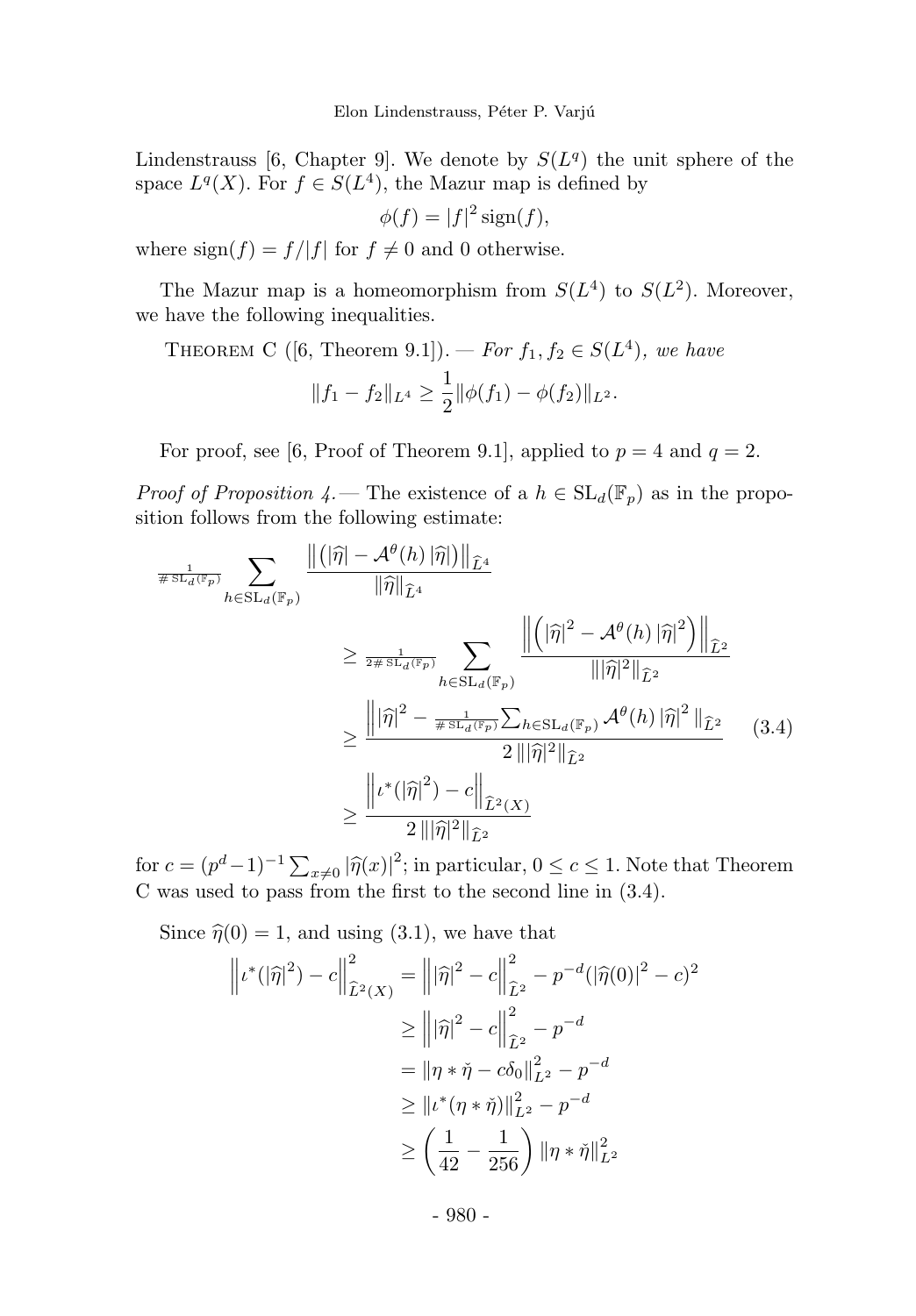since  $\|\eta * \check{\eta}\|_{L^2} = \left\|\widehat{\eta}\right\|_{\widehat{L}^2}^2 = \|\widehat{\eta}\|_{\widehat{L}^4}^2 \ge 16p^{-d/2}$ . In the last line, we used Lemma 5. Using equation  $(3.4)$  we can now conclude that there is some h so that

$$
\frac{\left\|\left(|\widehat{\eta}| - \mathcal{A}^{\theta}(h) \, |\widehat{\eta}|\right)\right\|_{\widehat{L}^4}}{\|\widehat{\eta}\|_{\widehat{L}^4}} \ge \frac{\sqrt{1/42 - 1/256}}{2} \ge \frac{7}{100}
$$

establishing the proposition.

#### 3.2. A consequence of the Riesz-Thorin interpolation theorem

We will now use the Riesz Thorin interpolation theorem to study how  $\mathcal{A}^{\theta}(\mu)$ acts on the Fourier transform of measures on  $\mathbb{F}_p^d$  with respect to the  $\widehat{L}^4$ -norm.

PROPOSITION 6. — Let  $\mu$  be a probability measure on  $SL_d(\mathbb{F}_p)$  satisfying the conditions of Proposition 3 and  $\eta$  a probability measure on  $\mathbb{F}_p^d$  satisfying the conditions in Proposition 4. Then

$$
\left\|{\mathcal A}^\theta(\mu^{*(5)})\,|\widehat{\eta}|\right\|_{\widehat{{L}}^4}\le e^{-5\cdot 2^{-14}}\,\|\widehat{\eta}\|_{\widehat{{L}}^4}\,.
$$

LEMMA 7.  $\ell$  Let f, g be nonnegative functions on a  $\sigma$ -finite measure space. Then

$$
\frac{1}{2}(\|f\|_{L^4}^4 + \|g\|_{L^4}^4) \ge \left\|\frac{f+g}{2}\right\|_{L^4}^4 + 7\left\|\frac{f-g}{2}\right\|_{L^4}^4.
$$

Proof.— This follows easily from the inequality

$$
\frac{1+x^4}{2} \ge \left(\frac{1+x}{2}\right)^4 + 7\left(\frac{1-x}{2}\right)^4
$$

which is valid for  $x \geq 0$ .

*Proof of Proposition 6.*— Consider for  $h \in SL_d(\mathbb{F}_p)$  the operator

$$
(\mathcal{A}^{\theta}(h)-1)\mathcal{A}^{\theta}(\mu^{*(10)}),
$$

where 1 denotes the identity operator. The assumption  $\|\mathcal{L}_0^{\theta}(\mu)\|_{L^2} \leq \frac{1}{2}$ implies  $\|\mathcal{A}_{0}^{\theta}(\mu)\|_{L^{2}} \leq \frac{1}{2}$ . Since  $\mathcal{A}^{\theta}(h) - 1$  annihilate the constants and it has  $L^2$  and  $L^{\infty}$  norm at most 2, we have that

$$
\left\| (\mathcal{A}^{\theta}(h) - 1) \mathcal{A}^{\theta}(\mu^{*(10)}) \right\|_{\widehat{L}^2} \leq 2^{-9}
$$
  

$$
\left\| (\mathcal{A}^{\theta}(h) - 1) \mathcal{A}^{\theta}(\mu^{*(10)}) \right\|_{\widehat{L}^{\infty}} \leq 2.
$$

Hence by interpolation

$$
\left\|(\mathcal{A}^{\theta}(h)-1)\mathcal{A}^{\theta}(\mu^{*(10)})\right\|_{\widehat{L}^4}\leq 2^{-4}.
$$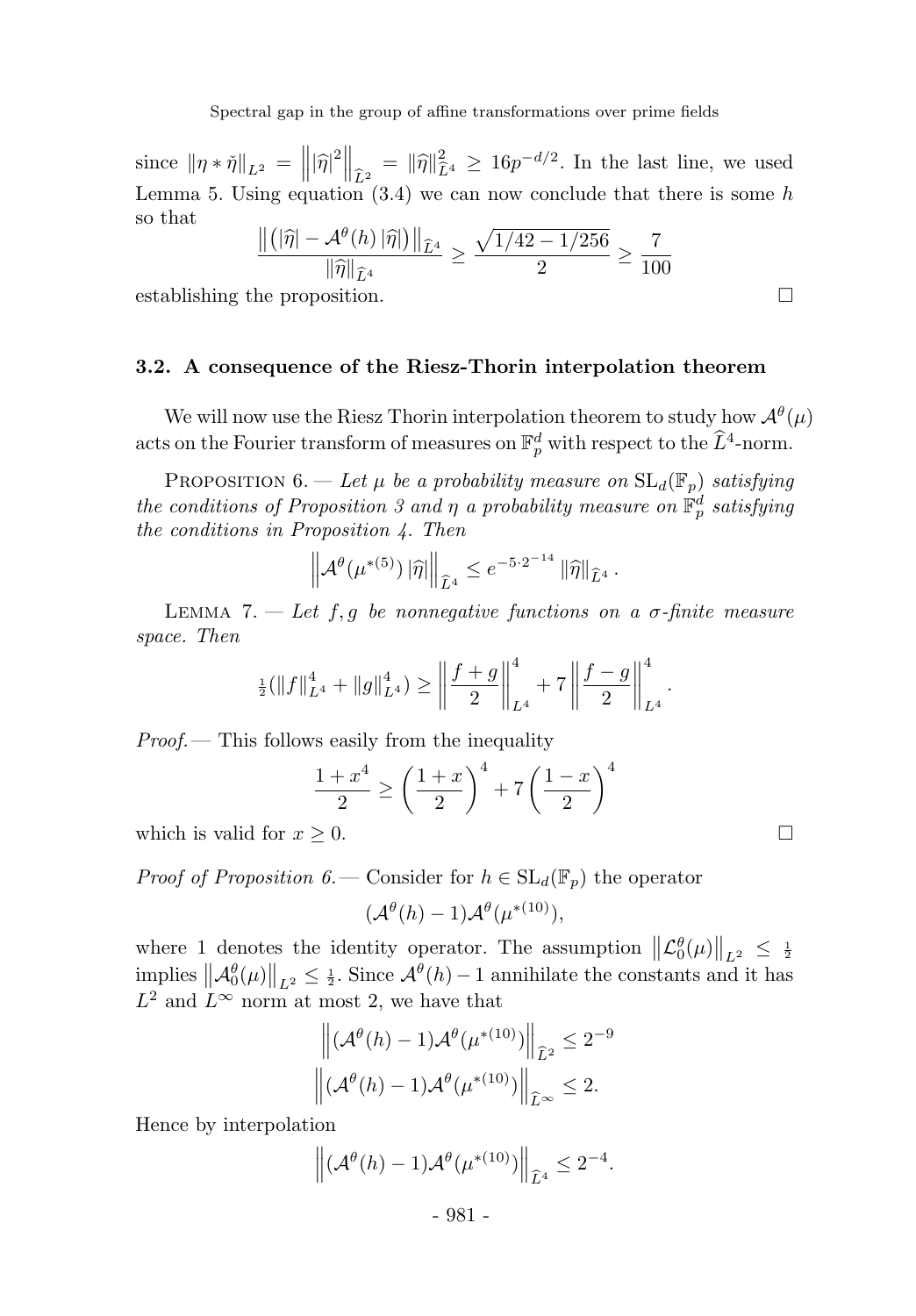For any  $h \in SL_d(\mathbb{F}_p)$ ,

$$
\begin{aligned}\n\left\|\mathcal{A}^{\theta}(h) \left| \widehat{\eta} \right| - \left| \widehat{\eta} \right| \right\|_{\widehat{L}^{4}} &\leq \left\|\mathcal{A}^{\theta}(h) \mathcal{A}^{\theta}(\mu^{*(10)}) \left| \widehat{\eta} \right| - \mathcal{A}^{\theta}(\mu^{*(10)}) \left| \widehat{\eta} \right| \right\|_{\widehat{L}^{4}} + \\
&\quad + 2 \left\|\mathcal{A}^{\theta}(\mu^{*(10)}) \left| \widehat{\eta} \right| - \left| \widehat{\eta} \right| \right\|_{\widehat{L}^{4}} \\
&\leq 2^{-4} \left\|\widehat{\eta} \right\|_{\widehat{L}^{4}} + 2 \left\|\mathcal{A}^{\theta}(\mu^{*(10)}) \left| \widehat{\eta} \right| - \left| \widehat{\eta} \right| \right\|_{\widehat{L}^{4}}\n\end{aligned}
$$

hence using Proposition 4 there is a  $h \in SL_d(\mathbb{F}_p)$  so that

$$
\left\| \mathcal{A}^{\theta}(\mu^{*(10)}) \left| \widehat{\eta} \right| - \left| \widehat{\eta} \right| \right\|_{\widehat{L}^4} \ge \frac{1}{2} \left( \frac{7}{100} - \frac{1}{16} \right) \left\| \widehat{\eta} \right\|_{\widehat{L}^4} = \frac{3}{800} \left\| \widehat{\eta} \right\|_{\widehat{L}^4}.
$$
 (3.5)

As  $\mu$  is symmetric,

$$
\left\| \mathcal{A}^{\theta}(\mu^{*(10)}) \left| \widehat{\eta} \right| - \left| \widehat{\eta} \right| \right\|_{\widehat{L}^{4}} \leq \sum_{g,g'} \mu^{*(5)}(g) \mu^{*(5)}(g') \left\| (\mathcal{A}^{\theta}(g) - \mathcal{A}^{\theta}(g')) \left| \widehat{\eta} \right| \right\|_{\widehat{L}^{4}}.
$$
 (3.6)

But by Lemma 7, for any nonnegative  $f \in \widehat{L}^4$ 

$$
\left\| \frac{(\mathcal{A}^{\theta}(g) + \mathcal{A}^{\theta}(g'))f}{2} \right\|_{\widehat{L}^{4}}^{4} \leq \|f\|_{\widehat{L}^{4}}^{4} - \frac{7}{16} \left\| (\mathcal{A}^{\theta}(g) - \mathcal{A}^{\theta}(g'))f \right\|_{\widehat{L}^{4}}^{4},
$$

hence as  $(1-x)^{1/4} \le 1 - x/4$  for  $0 \le x \le 1$ 

$$
\left\| \frac{(\mathcal{A}^{\theta}(g) + \mathcal{A}^{\theta}(g'))f}{2} \right\|_{\widehat{L}^4} \le \|f\|_{\widehat{L}^4} - \frac{7}{64} \left\| (\mathcal{A}^{\theta}(g) - \mathcal{A}^{\theta}(g'))f \right\|_{\widehat{L}^4}.
$$
 (3.7)

Applying  $(3.5)$ ,  $(3.6)$  and  $(3.7)$  it follows that

$$
\left\| \mathcal{A}^{\theta}(\mu^{*(5)}) \left| \widehat{\eta} \right| \right\|_{\widehat{L}^{4}} \leq \sum_{g,g'} \mu^{*(5)}(g) \mu^{*(5)}(g') \left\| \left( \frac{\mathcal{A}^{\theta}(g) + \mathcal{A}^{\theta}(g')}{2} \right) \left| \widehat{\eta} \right| \right\|_{\widehat{L}^{4}}
$$
  
\n
$$
\leq \left\| \widehat{\eta} \right\|_{\widehat{L}^{4}} - \frac{7}{64} \sum_{g,g'} \mu^{*(5)}(g) \mu^{*(5)}(g') \left\| (\mathcal{A}^{\theta}(g) - \mathcal{A}^{\theta}(g')) \left| \widehat{\eta} \right| \right\|_{\widehat{L}^{4}}
$$
  
\n
$$
\leq \left( 1 - \frac{21}{64 \cdot 800} \right) \left\| \widehat{\eta} \right\|_{\widehat{L}^{4}}
$$
  
\n
$$
\leq e^{-5 \cdot 2^{-14}} \left\| \widehat{\eta} \right\|_{\widehat{L}^{4}}.
$$

 $\Box$ 

### 3.3. Finishing the proof of Proposition 3

We consider two cases. First we suppose that  $\eta_l$  does not concentrate too big mass on a single atom, that is:

$$
\eta_l(x) \le \frac{40}{41} \|\eta_l\|_{L^2} \tag{3.8}
$$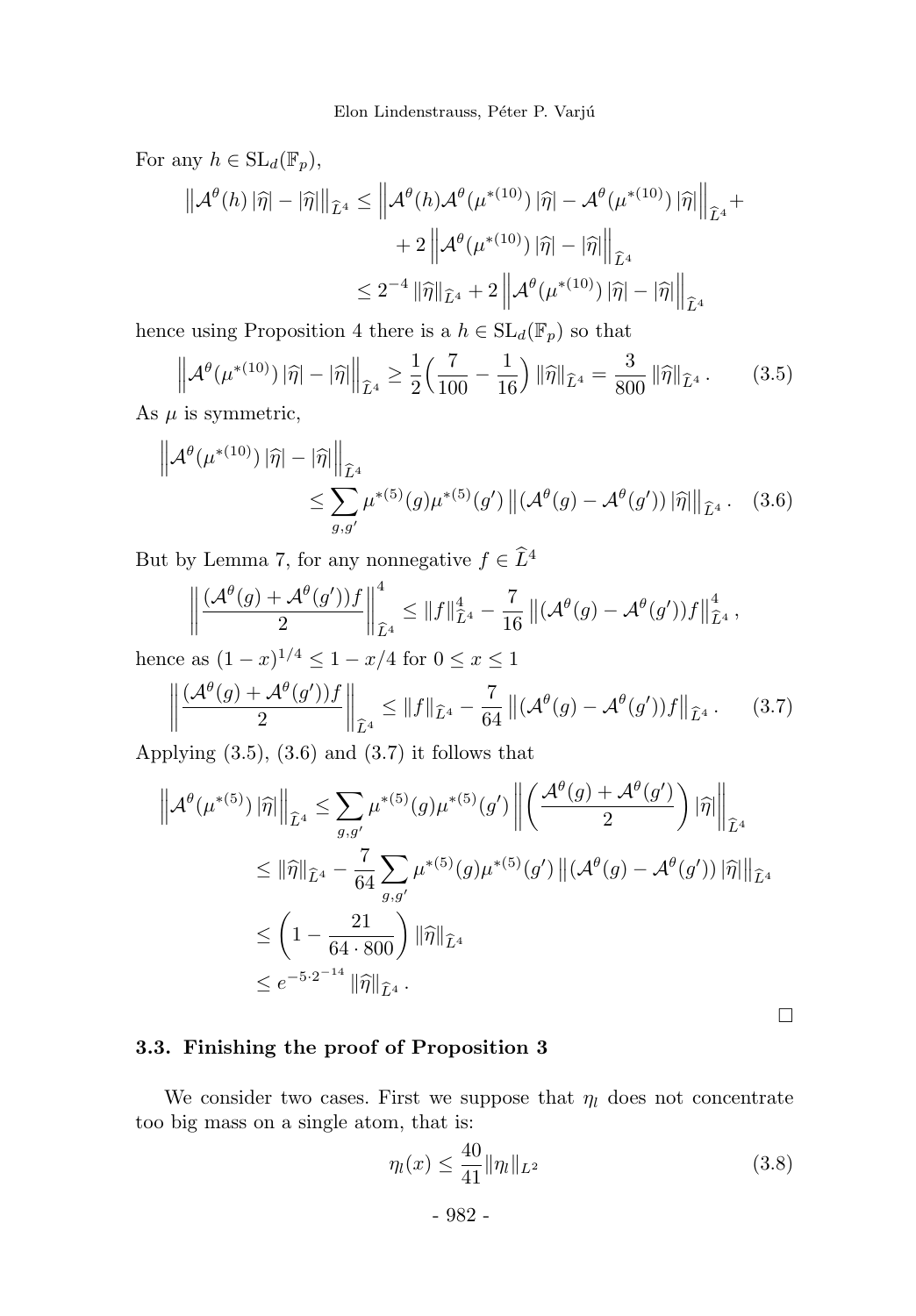for all  $x \in \mathbb{F}_p^d$ . If this is the case, we can apply Proposition 6 and conclude either

$$
\|\widehat{\eta}_{l+5}\|_{\widehat{L}^4} \le \left\| \mathcal{A}^{\theta}(\mu^{*(5)}) \, |\widehat{\eta}| \right\|_{\widehat{L}^4} \le e^{-5 \cdot 2^{-14}} \, \|\widehat{\eta}\|_{\widehat{L}^4}
$$

or  $\|\hat{\eta}_{l}\|_{\hat{L}^4} \le 4p^{-d/4}.$ 

On the other hand, we always have the trivial inequality  $\|\hat{\eta}_{l+1}\|_{\hat{L}^4} \leq$  $\|\widehat{\eta}_k\|_{\widehat{L}^4}$ . Thus if we have  $\|\widehat{\eta}_k\|_{\widehat{L}^4} \ge 4p^{-d/4}$  for some integer  $k > 0$ , then there are at most

$$
2^{14}d\log p
$$

many nonnegative integers  $l < k$  such that (3.8) holds.

Now we turn to the second case, when (3.8) does not hold, that is, there is a point  $x_0 \in \mathbb{F}_p^d$  such that

$$
\eta_l(x_0) \ge \frac{40}{41} \|\eta_l\|_{L^2}.
$$

In this case  $\eta_l$  is very close to a constant multiple of  $\delta_{x_0}$  in the  $L^2$  norm so we can estimate  $\|\eta_{l+1}\|_{L^2}$  using the assumption  $\|\mu.\delta_{x_0}\|_{L^2} \leq 3/4$ .

More precisely, we can write

$$
\|\eta_{l+1}\|_{L^2} = \|\mu \cdot \eta_l\|_{L^2}
$$
  
\n
$$
\leq \frac{3}{4} \eta_l(x_0) + \sqrt{\|\eta_l\|_{L^2}^2 - \eta_l^2(x_0)}
$$
  
\n
$$
\leq \left(\frac{3}{4} + \frac{9}{41}\right) \|\eta_l\|_{L^2} < e^{-2^{-6}} \|\eta_l\|_{L^2}.
$$

Since  $\eta_k$  is a probability measure for all integers  $k \geq 0$ , we have  $\|\eta_k\|_{L^2} \geq$  $p^{-d/2}$ . Therefore it follows that the number of nonnegative integers  $l < k$ such that (3.8) fails is at most

$$
2^5d\log p.
$$

If we combine this with the estimate for the number of steps when (3.8) holds, we can conclude that for

$$
k = \lfloor 2^{15} d \log p \rfloor
$$

we have  $\|\widehat{\eta}_k\|_{\widehat{L}^4} \le 4p^{-d/4}$ , hence  $\|\eta_k\|_{L^2} = \|\widehat{\eta}_k\|_{\widehat{L}^2} \le 4p^{-d/4}$ .

#### 4. The Bourgain-Gamburd method

We use the method of Bourgain and Gamburd to prove Theorem 2. This material is fairly standard now, and most ideas have already appeared in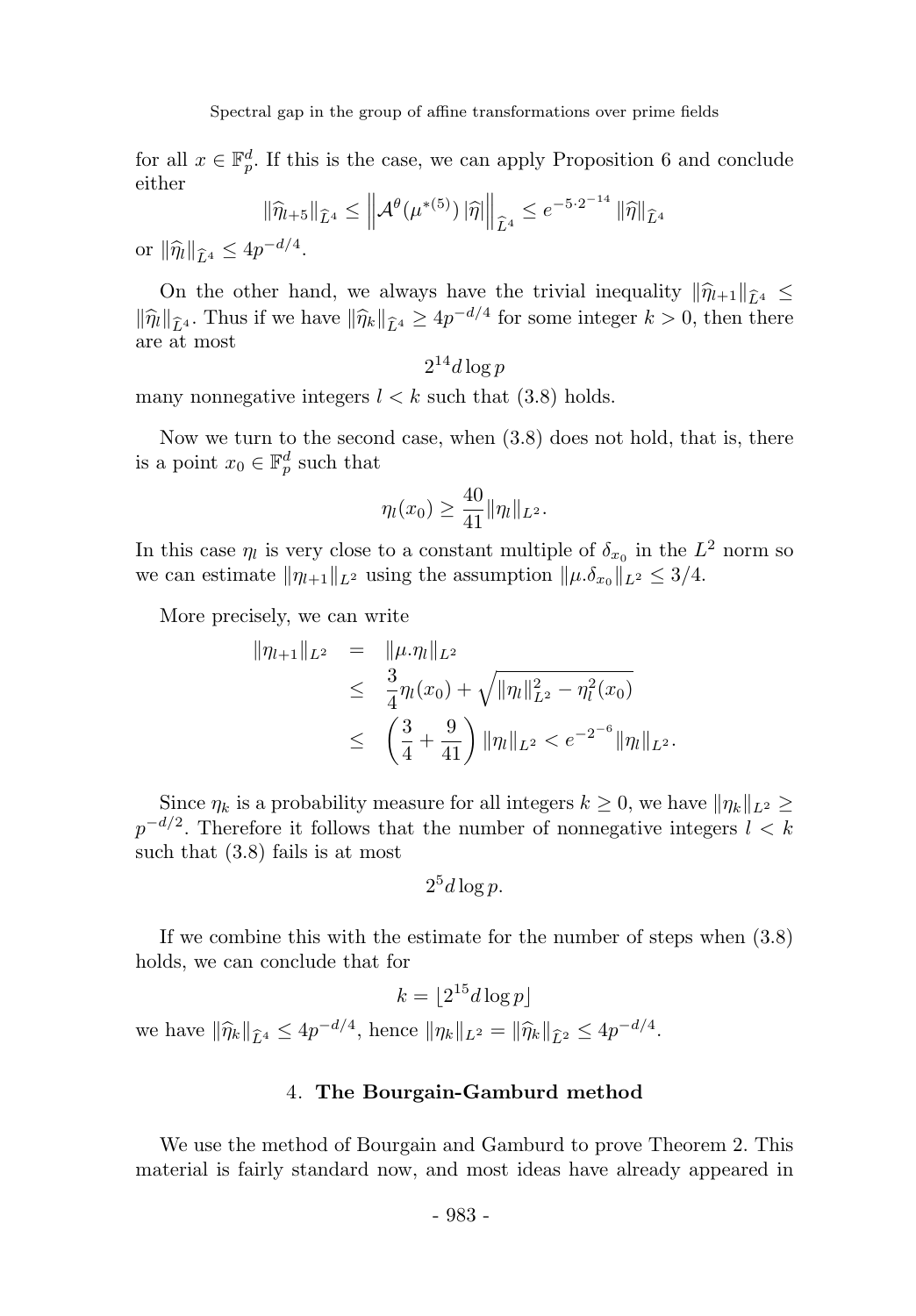earlier works. This method proves that a random walk has spectral gap if two conditions hold. First, the group  $G$  should have no low dimensional representations. Second, if there is a subset  $A$  of  $G$  of size approximately  $|G|^\beta$  that does not grow under multiplication, then the probability that the random walk hits this set after approximately  $l = \log |G|$  steps should be very small, e.g.  $|G|^\varepsilon$ .

The method uses the notion of product sets, which we define now. Let  $A \subset G$  be a set; its *l*-fold product set is the set

$$
\Pi_l A = \{a_1 \cdots a_l : a_1, \ldots a_l \in A\}.
$$

The method can be summarized in the following theorem.

THEOREM D (Bourgain, Gamburd). — There is an absolute constant  $C$ , and for any  $\varepsilon > 0$  there is a  $\delta > 0$  such that the following holds. Let G be a finite group and  $\pi$  an irreducible unitary representation of it. Let  $\mu$  be a symmetric probability measure on G. Let  $l_1 > 0$  be an integer and suppose that for any symmetric set  $A \subset G$  that satisfies

$$
\mu^{*(l)}(A) \ge |G|^{-\varepsilon} \tag{4.1}
$$

for some integer  $l \geq l_1$ , we either have

$$
|\Pi_3 A| \ge |G|^{\varepsilon} \cdot |A|
$$
 or  $|A| \ge (\dim \pi)^{-1/3} |G|.$  (4.2)

Then

$$
\|\pi(\mu)\| < (C\dim \pi)^{-\delta/l_1}.
$$

Note that if  $\varepsilon$  is too large or dim  $\pi$  too small there may be no probability measure  $\mu$  satisfying the conditions of the theorem. Indeed, if  $\lfloor (\dim \pi)^{-1/3} |G| \rfloor$  $> |G|^{1-\varepsilon}$  then for any probability measure  $\mu$  we can find a set A with

$$
(\dim \pi)^{-1/3}|G| > |A| > |G|^{1-\varepsilon}
$$

so that  $\mu(A) > |G|^{-\varepsilon}$ , violating the conditions of the theorem since clearly  $|\Pi_3A| \leq |G|$ .

This theorem is implicitly contained in the paper [2], and variants of its proof appeared in many papers. In particular, [11, Corollary 4.4] contains a version with explicit constants, but unfortunately, as it is stated that version only applies to groups without large normal subgroups. For completeness, we include the proof of Theorem D in Section 4.3.

We comment on the role of the triple product set  $\Pi_3A$  in the theorem. The following Lemma shows that if the set  $\Pi_k A$  is much larger than A, then so is  $\Pi_3A$ . Hence an equivalent theorem could be stated with  $\Pi_kA$  instead of  $\Pi_3A$  for any integer  $k \geq 3$ . This observation will be important for us,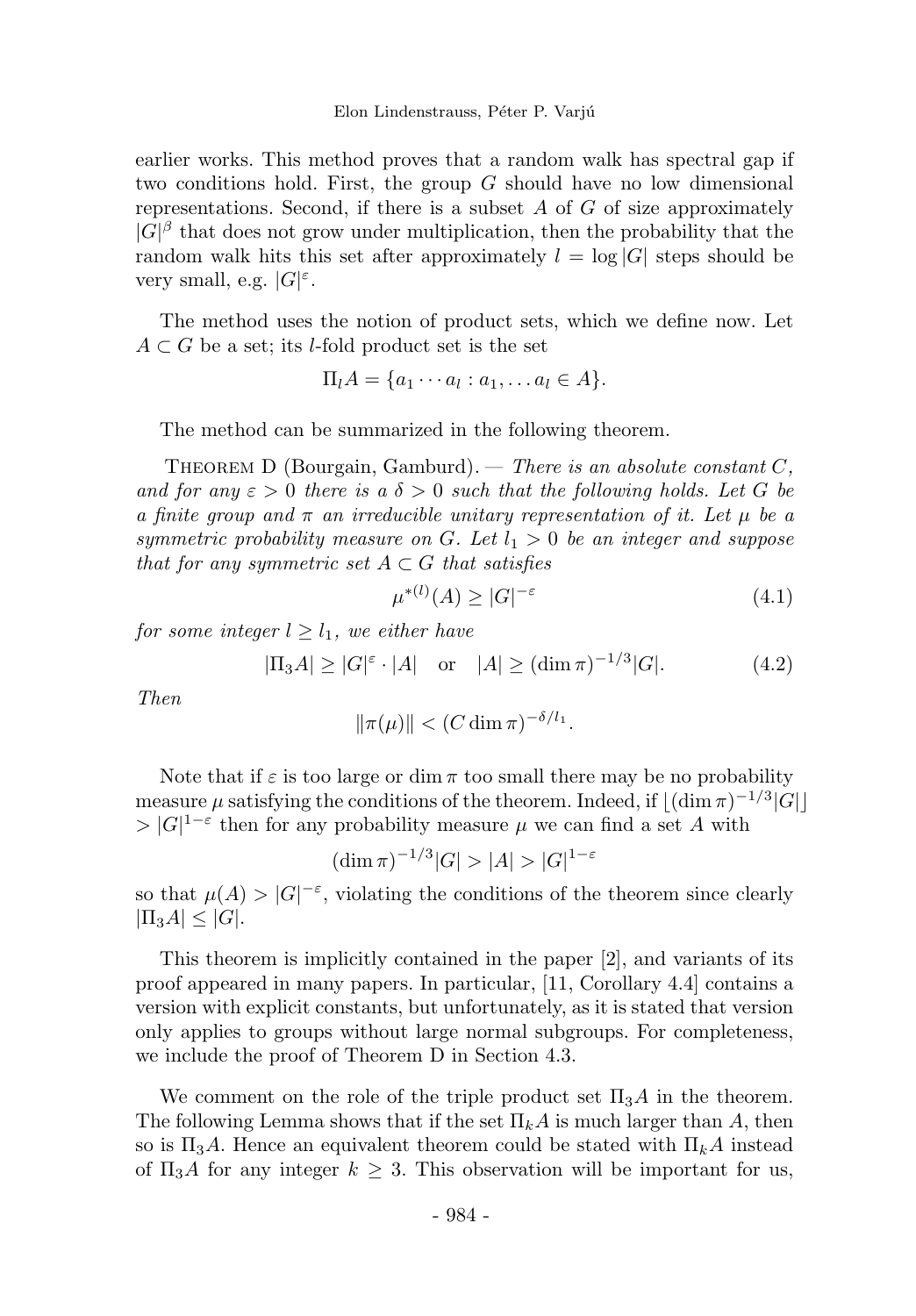since in our proof of  $(4.2)$ , we will estimate the size of  $\Pi_{29}A$ . Note, however, that for nonabelain groups it may well happen that  $\Pi_2A$  is of comparable size to A but  $\Pi_3A$  is much bigger. The lemma below (in a less explicit form) is due to Tao [22, Lemma 3.4]; in this form, which is a simple corollary of the Ruzsa Triangle Inequality (cf. [22, Lemma 3.2] and the references given there), it can be found e.g. in [16].

LEMMA E. — Let  $A \subset G$  be a symmetric subset of a group. Then for any integer  $k \geq 3$ , we have

$$
\frac{|\Pi_k A|}{|A|} \le \left(\frac{|\Pi_3 A|}{|A|}\right)^{k-2}
$$

.

The following lemma gives a lower bound on the dimension of non-trivial representations of  $\mathbb{F}_p^d \rtimes \mathrm{SL}_d(\mathbb{F}_p)$ .

LEMMA F (Landazuri, Seitz).  $\frac{f}{f}$  is a nontrivial representation of  $\mathbb{F}_p^d \rtimes \mathrm{SL}_d(\mathbb{F}_p)$ , then

$$
\dim \pi \ge \begin{cases} \frac{1}{2}(p-1) & \text{if } d = 2\\ p^{d-1} - 1 & \text{otherwise.} \end{cases}
$$

*Proof.* — Since  $\mathbb{F}_p^d \rtimes SL_d(\mathbb{F}_p)$  is generated by subgroups isomorphic to  $SL_d(\mathbb{F}_p)$ , the restriction of  $\pi$  to one of these must be non-trivial. Then the bound claimed in the lemma is in [12, p. 419].

In Section 4.1, we show that if  $\mu$  is a measure that satisfy the conditions in Proposition 3, then any set A that satisfies  $(4.1)$ , also satisfies the growth condition (4.2).

In Section 4.2, we construct a measure  $\mu_0$  which satisfies the conditions in Proposition 3 using the measure  $\mu$  from Theorem 2. We will relate the random walks generated by the measures  $\mu$  and  $\mu_0$  and conclude the proof of Theorem 2.

#### 4.1. Growth of product sets

The following result is not new, a version with different constants could be deduced from the more general results [19, Theorem 7] or [20, Proposition 27]. Since this special case is much simpler, we provide a quick proof for completeness.

PROPOSITION 8. — Let  $\mu$  be a symmetric probability measure on G that satisfies the conditions required in Proposition 3. Then there is an  $\varepsilon > 0$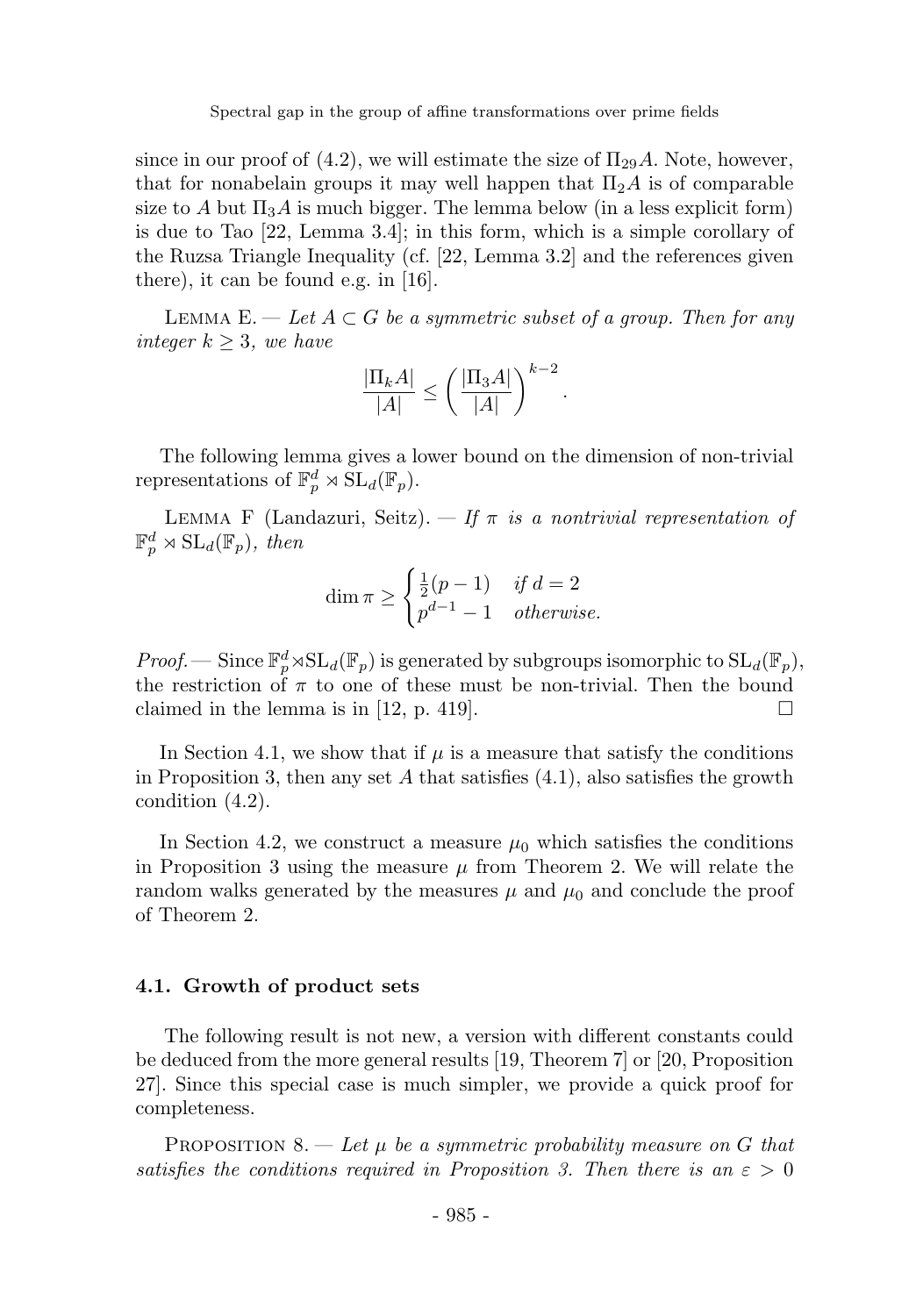depending only on d, such that the following holds. Let  $A \subset \mathbb{F}_p^d \rtimes SL_d(\mathbb{F}_p)$ be a symmetric set that satisfies

$$
\mu^{*(l)}(A) \ge |\mathbb{F}_p^d \rtimes \mathrm{SL}_d(\mathbb{F}_p)|^{-\varepsilon} \tag{4.3}
$$

for some integer  $l \ge l_1 = \lfloor 2^{15}d^2 \log p \rfloor$ . Then

$$
\Pi_{29}A = \mathbb{F}_p^d \rtimes \mathrm{SL}_d(\mathbb{F}_p).
$$

In what follows, we assume that  $\mu$  satisfies the conditions of Proposition 3 and  $A \subset \mathbb{F}_p^d \rtimes SL_d(\mathbb{F}_p)$  is a set that satisfies the conditions of Proposition 8.

We first show that  $\Pi_3A$  projects onto  $SL_d(\mathbb{F}_p)$ . To this end, we exploit the assumption of the spectral gap in the quotient. Then we show that there is a pure translation in  $\Pi_7A$ . We conjugate this with elements of  $\Pi_3A$ , to get all pure translations in  $\Pi_{26}A$ . Finally we multiply this with  $\Pi_{3}A$  to recover the whole group.

The same strategy was employed in [20], but our proof differs in the way we produce the first pure translation (proof of Lemma 10 below). In [20] the inequality  $|\Pi_4A| > |\Pi_3A|$  was exploited (this inequality holds if one knows as is the case in [20] that A is generating, unless of course if  $\Pi_3A$  is already everything), which implies that  $\Pi_4A$  must contain two elements with the same linear part. In the present paper, we give a different proof based on an averaging argument, which works well in the continuous setting of [15] as well.

LEMMA 9. — We have  $\theta(\Pi_3 A) = SL_{d}(\mathbb{F}_n)$ .

Proof.— We will show that

$$
|\theta(A)| \ge \frac{|\operatorname{SL}_d(\mathbb{F}_p)|}{D^{1/3}},
$$

where D is the minimal dimension of a non-trivial representation of  $SL_d(\mathbb{F}_p)$ . Then the claim  $\Pi_3 \theta(A) = SL_d(\mathbb{F}_p)$  follows from a theorem of Nikolov and Pyber [18, Corollary 1] (based on a paper of Gowers [7]).

We begin by noting the identity

$$
\theta(\mu^{*(l)}) = \mathcal{L}^{\theta}(\mu)^l \delta_1.
$$

By the assumption in Proposition 3, we have  $\|\mathcal{L}_0^{\theta}(\mu)\| \leq 1/2$ . We can write  $\delta_1 = \varphi_1 + \varphi_2$ , such that  $\varphi_1 \equiv 1/|\mathrm{SL}_d(\mathbb{F}_p)|$ , and  $\varphi_2$  is orthogonal to the constant. Then

$$
\|\theta(\mu^{*(l)})\|_2 \leq |\operatorname{SL}_d(\mathbb{F}_p)|^{-1/2} + \frac{1}{2^l} \leq 2|\operatorname{SL}_d(\mathbb{F}_p)|^{-1/2},
$$

since  $l \ge l_1 \ge d^2 \log p / \log 2$ .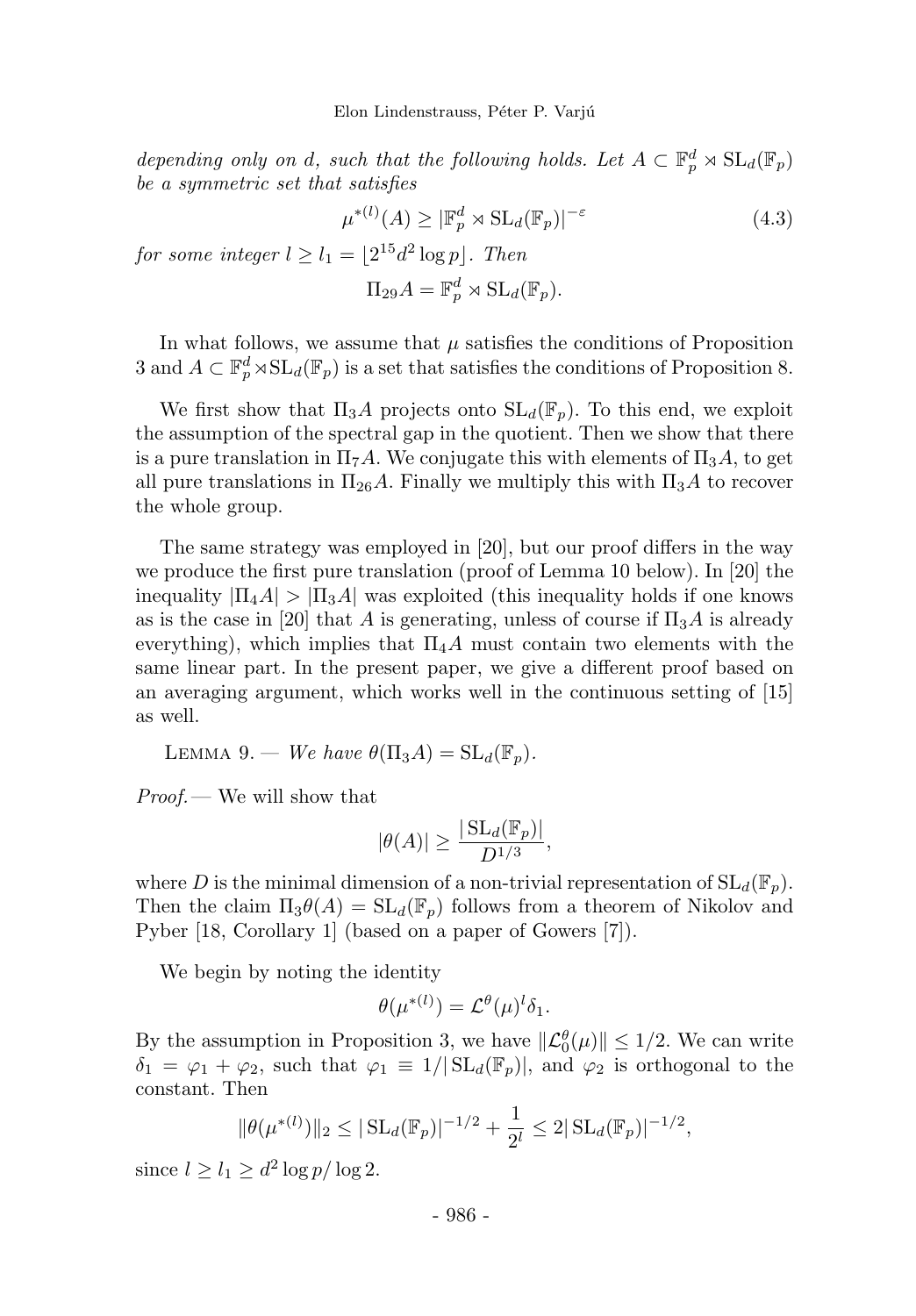By the assumption in Proposition 8, we have

$$
\sum_{g \in A} \mu^{*(l)}(g) \geq |\mathbb{F}_p^d \rtimes \mathrm{SL}_d(\mathbb{F}_p)|^{-\varepsilon}.
$$

By the Cauchy-Schwartz inequality,

$$
|\mathbb{F}_p^d \rtimes SL_d(\mathbb{F}_p)|^{-\varepsilon} \leq \sum_{\sigma \in \theta(A)} \theta(\mu^{*(l)})(\sigma)
$$
  

$$
\leq |\theta(A)|^{1/2} ||\theta(\mu^{*(l)})||_2.
$$

Combining with the inequality in the previous paragraph, this implies

$$
|\theta(A)| \ge \frac{|\operatorname{SL}_d(\mathbb{F}_p)|}{4|\mathbb{F}_p^d \rtimes \operatorname{SL}_d(\mathbb{F}_p)|^{2\varepsilon}}.
$$

To finish, we note that any non-trivial representation of  $SL_d(\mathbb{F}_p)$  is of dimension  $\geq (p^{d-1}-1)/2$  (see Lemma F), and  $|\mathbb{F}_p^d \rtimes SL_d(\mathbb{F}_p)| \leq p^{d^2+d}$ . Now the lemma follows from the remarks at the beginning of the proof, if  $\varepsilon$  is sufficiently small depending on d. If p is sufficiently large, any  $\varepsilon \le 1/(6d+6)$ <br>works. works.

LEMMA 10. – There is a non-zero pure translation in  $\Pi_7A$ , that is, there is an element  $g_0 \in \Pi_7 A$ , such that  $\theta(g_0) = 1$  and  $v(g_0) \neq 0$ .

*Proof.*— By Lemma 9, there is a map  $F : SL_d(\mathbb{F}_p) \to \Pi_3 A$  such that  $\sigma =$  $\theta(F(\sigma))$  for all  $\sigma \in SL_d(\mathbb{F}_p)$ . We define

$$
v_0 = \sum_{\sigma \in \mathrm{SL}_d(\mathbb{F}_p)} v(F(\sigma)).
$$

We show that  $v_0$  is not a fixed point for all elements of A under the natural action. To this end, we write

$$
\eta_l = \mu^{*(l)}.\delta_{v_0}.
$$

Since  $l \geq 2^{15}d \log p$ , we can apply Proposition 3, and we have

$$
\|\eta_l\|_{L^{\infty}} \le \|\eta_l\|_{L^2} \le 4p^{-d/4}.
$$

Denoting by  $G_{v_0} \subset \mathbb{F}_p^d \rtimes SL_d(\mathbb{F}_p)$  the stabilizer of the point  $v_0 \in \mathbb{F}_p^d$ , we have

$$
\mu^{*(l)}(G_{v_0}) = \eta_l(v_0) \le 4p^{-d/4}.
$$

If  $\varepsilon$  is small enough, the assumption in Proposition 8 implies that  $A \not\subset G_{v_0}$ . That is, there is  $g_1 \in A$  such that  $g_1 \cdot v_0 \neq v_0$  as claimed.

We look at elements of the following form:

$$
F_2(\sigma) = F(\theta(g_1)\sigma)^{-1}g_1F(\sigma) \in \Pi_7A.
$$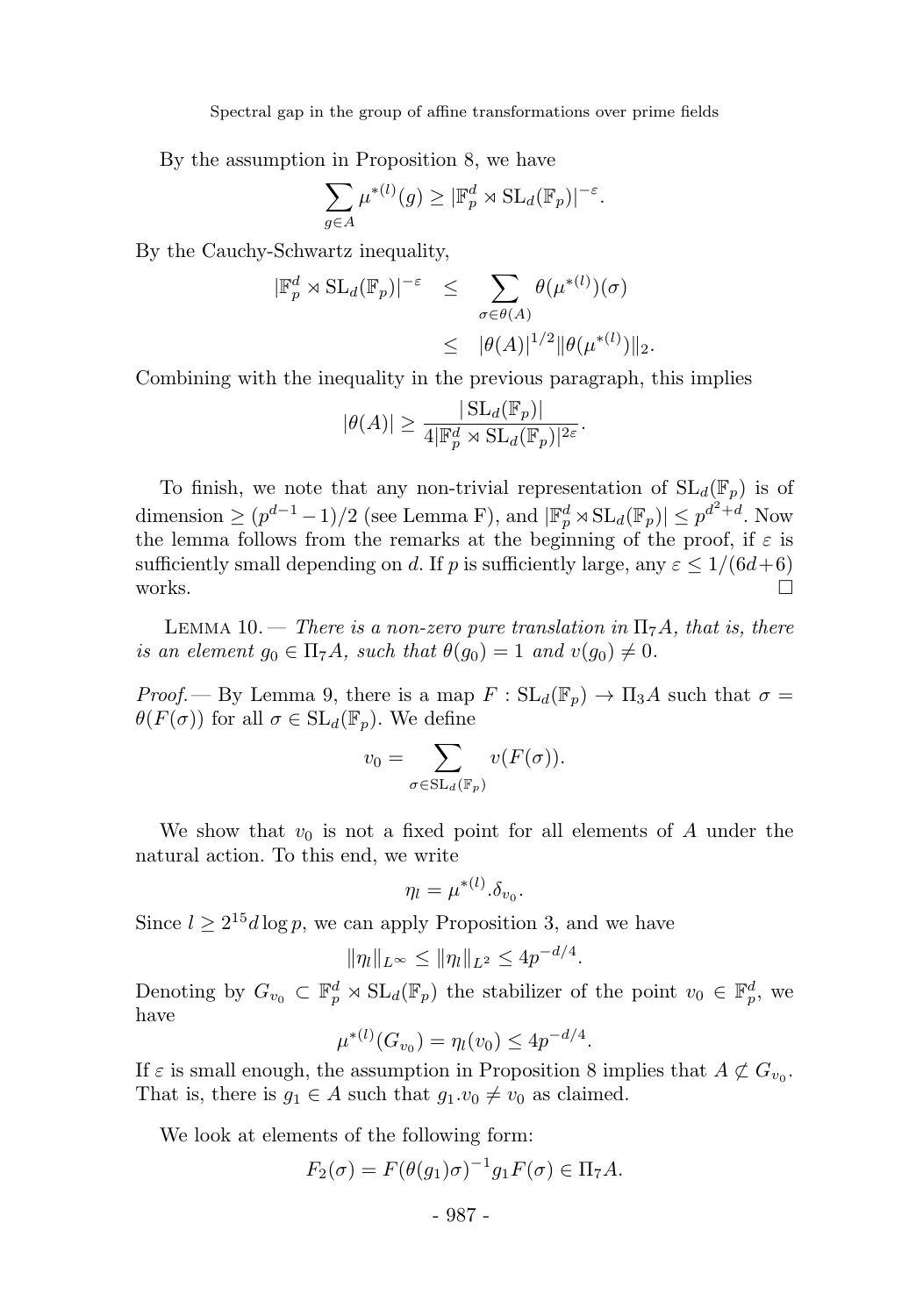By the definition of  $F$ , we have

$$
\theta(F_2(\sigma)) = (\theta(g_1)\sigma)^{-1}\theta(g_1)\sigma = 1
$$

for all  $\sigma \in SL_d(\mathbb{F}_n)$ .

On the other hand

 $v(F_2(\sigma)) = F_2(\sigma) \cdot 0 = -\sigma^{-1} \theta(g_1)^{-1} \cdot v(F(\theta(g_1)\sigma)) + \sigma^{-1} \theta(g_1)^{-1} g_1 \cdot v(F(\sigma)).$ (To see this, recall formula (2.1) for the inverse of an element of  $\mathbb{F}_p^d$   $\rtimes$  $SL_d(\mathbb{F}_p)$ .) Then

$$
\theta(g_1)\sigma.v(F_2(\sigma))=-v(F(\theta(g_1)\sigma))+g_1.v(F(\sigma)).
$$

Since left multiplication by  $\theta(g_1)$  is a permutation on  $SL_d(\mathbb{F}_p)$ , we get

$$
\sum_{\sigma \in SL_d(\mathbb{F}_p)} \theta(g_1)\sigma.v(F_2(\sigma))
$$
\n
$$
= \sum_{\sigma \in SL_d(\mathbb{F}_p)} [-v(F(\theta(g_1)\sigma)) + g_1.v(F(\sigma))]
$$
\n
$$
= -v_0 + g_1.v_0.
$$
\n(4.5)

If  $v(F_2(\sigma))$  were 0 for all  $\sigma$ , then (4.4) would be 0. On the other hand (4.5) is clearly non-zero, by the choice of  $g_1$ . This proves that for some choice of  $\sigma \in SL_d(\mathbb{F}_p)$ ,  $g_0 = F_2(\sigma)$  satisfies the claims of the lemma.

*Proof of Proposition 8.*— We consider the element  $g_0 \in \Pi_7 A$  found in Lemma 10 and all elements of the form  $gg_0g^{-1} \in \Pi_{13}A$  for  $g \in \Pi_3A$ . Since  $\theta(gg_0g^{-1}) =$  $\theta(g)\theta(g)^{-1} = 1$ , all of these are pure translations. On the other hand,  $v(gg_0g^{-1}) = \theta(g).v(g_0)$ , and  $\theta(\Pi_3A) = SL_d(\mathbb{F}_p)$ , hence  $\Pi_{13}A$  contains all non-zero pure translations. Then it follows that  $\Pi_{26}A$  contains all pure translations.

Therefore, for a fixed  $g \in \mathbb{F}_p^d \rtimes SL_d(\mathbb{F}_p)$ , the set  $\Pi_{26}A \cdot g$  contains all elements of  $\mathbb{F}_p^d \rtimes SL_d(\mathbb{F}_p)$  whose linear part is  $\theta(g)$ . Since  $\theta(\Pi_3 A) = SL_d(\mathbb{F}_p)$ ,  $\Pi_{29}A = \mathbb{F}_p^d \rtimes \mathrm{SL}_d(\mathbb{F}_p)$ , as claimed.

#### 4.2. Proof of Theorem 2

We fix an integer

$$
l_0 \geq \max\left\{\frac{3}{1-\alpha}, \frac{\log 2}{2-2\|\mathcal{L}_0^\theta(\mu)\|}\right\}
$$

and set

$$
\mu_0 = (\check{\mu} * \mu)^{* (l_0)},
$$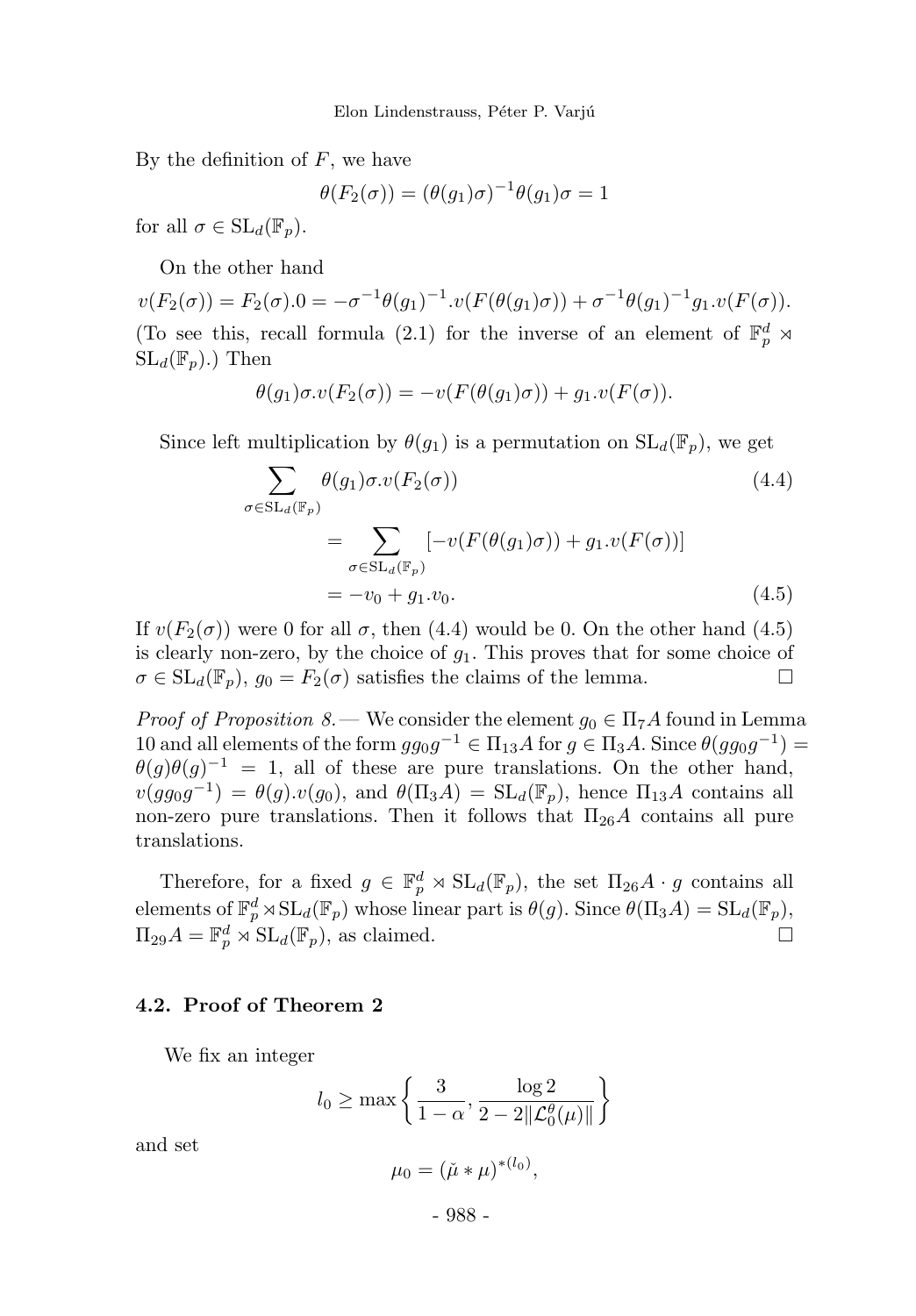where  $\check{\mu}$  is the measure on  $\mathbb{F}_p^d \rtimes SL_d(\mathbb{F}_p)$  defined by

$$
\check{\mu}(g) = \mu(g^{-1}).
$$

The next lemma shows that the conditions of Propositions 3 and 8 hold for  $\mu_0$ .

LEMMA  $11.$  – With the notations above, the following holds:

$$
\begin{array}{rcl}\|\mathcal{L}_0^{\theta}(\mu_0)\|&\leq&\frac{1}{2},&\text{and}\\\|\mu_0.\delta_x\|_{L^2}&\leq&\frac{3}{4}&\text{for all }x\in\mathbb{F}_p^d.\end{array}
$$

Proof.— The first claim follows from

$$
\|\mathcal{L}_0^{\theta}(\mu_0)\| = \|\mathcal{L}_0^{\theta}(\check{\mu} * \mu)\|^{l_0} = \|\mathcal{L}_0^{\theta}(\mu)\|^{2l_0} \le e^{(\|\mathcal{L}_0^{\theta}(\mu)\| - 1)2l_0}
$$

and the assumption  $l_0 \ge \log 2/(2 - 2||\mathcal{L}_0^{\theta}(\mu)||)$ .

We turn to the proof of the second claim. For  $x, y \in \mathbb{F}_p^d$  and a positive integer l, we write

$$
\alpha_l(x, y) = (\check{\mu} * \mu)^{* (l)}.\delta_y(x).
$$

This is the probability that the random walk on  $\mathbb{F}_p^d$  generated by  $\mu * \mu$ started from y is at the point x after  $l$  steps. It is easy to verify the identity

$$
\alpha_{l+1}(x,y) = \sum_{z \in \mathbb{F}_p^d} \alpha_1(x,z) \alpha_l(z,y).
$$

Write

$$
\alpha_l = \max_{x,y \in \mathbb{F}_p^d} \alpha_l(x,y),
$$

and observe that  $\alpha_1 \leq \alpha$ . We claim that  $\alpha_{l_0} \leq 9/16$ .

To show this, write

$$
\alpha_{l+1}(x,y) = \sum_{z \in \mathbb{F}_p^d} \alpha_1(x,z) \alpha_l(z,y)
$$
  
\$\leq\$ 
$$
\max_{z} \alpha_1(x,z) \cdot \max_{z} \alpha_l(z,y)
$$
  

$$
+ (1 - \max_{z} \alpha_1(x,z)) \cdot (1 - \max_{z} \alpha_l(z,y)).
$$

In the domain  $1/2 \le s \le 1$ ,  $1/2 \le t \le 1$ , the function  $st - (1 - s)(1 - t)$ is monotone increasing in both variables. Thus

$$
\alpha_{l+1}(x,y) \leq \alpha_1 \alpha_l + (1 - \alpha_1)(1 - \alpha_l) \tag{4.6}
$$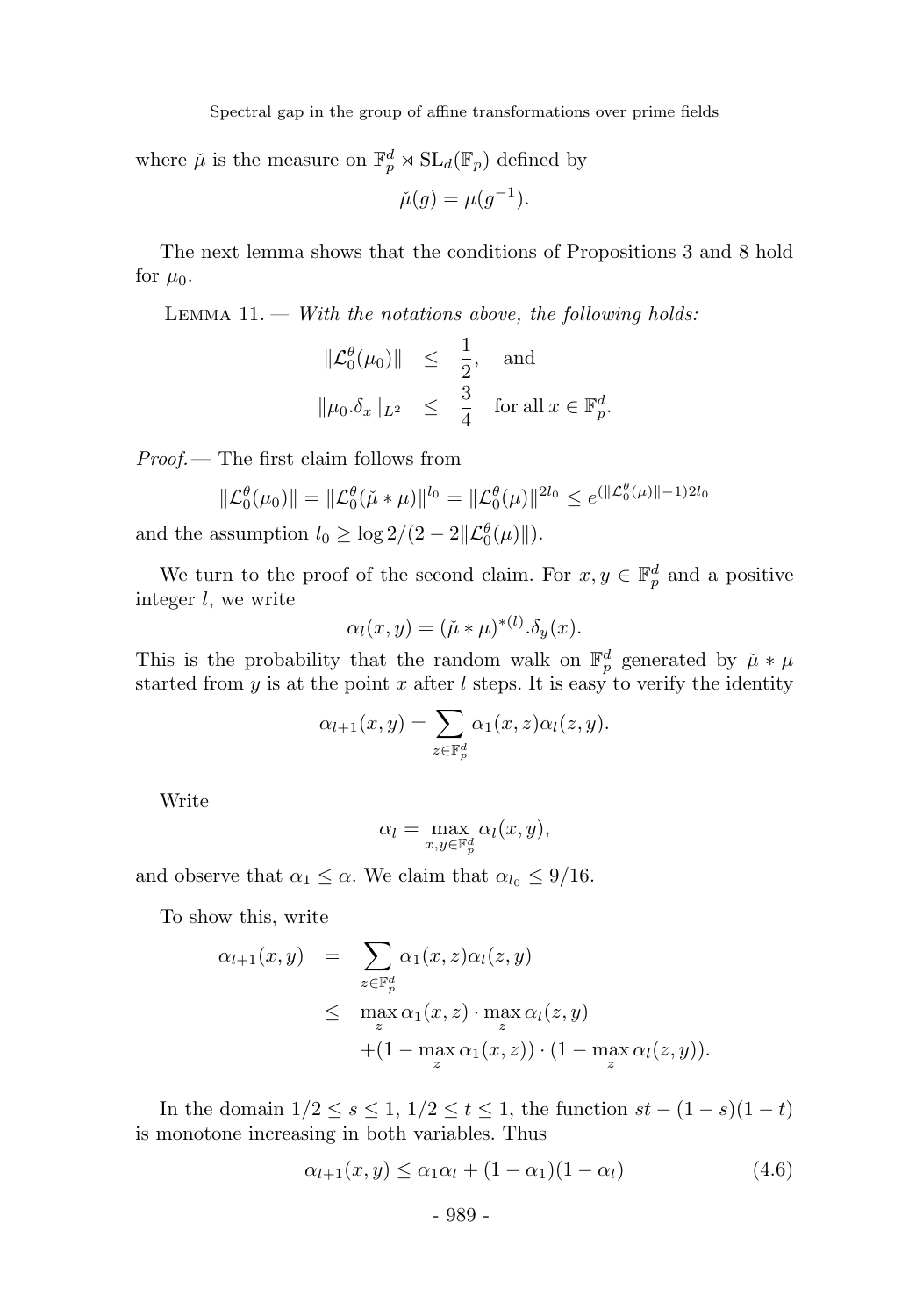provided

$$
\max_{z} \alpha_1(x, z) \ge \frac{1}{2} \quad \text{and} \quad \max_{z} \alpha_l(z, y) \ge \frac{1}{2}.
$$
 (4.7)

If (4.7) fails, then

$$
\alpha_{l+1}(x,y) \le \min\{\max_{z} \alpha_1(x,z), \max_{z} \alpha_l(z,y)\} \le \frac{1}{2},
$$

so in either case we get

$$
\alpha_{l+1} \leq \max\{\alpha_1\alpha_l + (1-\alpha_1)(1-\alpha_l), 1/2\}.
$$

If  $\alpha_l \leq 1/2$  for some  $l \leq l_0$ , then there is nothing to prove, so we assume this is not the case. We can then write

$$
\left(\alpha_{l+1} - \frac{1}{2}\right) \leq \alpha_1 \left(\alpha_l - \frac{1}{2}\right) - \frac{1}{2}(1 - \alpha_1) + (1 - \alpha_1)(1 - \alpha_l) \leq \alpha_1 \left(\alpha_l - \frac{1}{2}\right)
$$
  
for any  $l < l_0$ . By iteration, and using  $\alpha_1 \leq \alpha$ , we get

$$
\alpha_{l_0} \le \frac{1}{2} + e^{(\alpha - 1)l_0}.
$$

Since we took  $l_0 \geq 3/(1-\alpha)$ , this implies  $\alpha_{l_0} \leq 9/16$ , as claimed.

To finish the proof of the second claim of the lemma, we observe that

$$
\mu_0.\delta_x(y) = \alpha_{l_0}(y,x) \le \alpha_{l_0} \le \frac{9}{16}.
$$

This implies

$$
\|\mu_0.\delta_x\|_{L^2}^2 \le \|\mu_0.\delta_x\|_{L^\infty} \cdot \|\mu_0.\delta_x\|_{L^1} \le \frac{9}{16},
$$

which was to be proved.

We are now in a position to finish the proof of Theorem 2. By Lemma 11, the conditions of Propositions 3 and 8 are satisfied for  $\mu_0$ . By these propositions and Lemma E, we can apply Theorem D with  $l_1 = \lfloor 2^{15} d^2 \log p \rfloor$ and some  $\varepsilon > 0$  small enough depending on d. Thus we can conclude for all irreducible representations of  $\mathbb{F}_p^d \rtimes SL_d(\mathbb{F}_p)$  that

$$
\|\pi(\mu_0)\| < (C\dim \pi)^{-\delta/l_1}
$$

( $\delta$  depending on  $\varepsilon$ , hence on  $d$ ). Then by Lemma F we have

$$
\|\pi(\mu_0)\| < C_1^{1/\log p} e^{-2^{-15}\delta/d}
$$

if  $\pi$  is non-trivial with  $C_1$  depending only on d. If p is sufficiently large depending on the constants in the above inequality (hence only on  $d$ ), then we can write

$$
\|\pi(\mu_0)\| \le e^{-c_d},
$$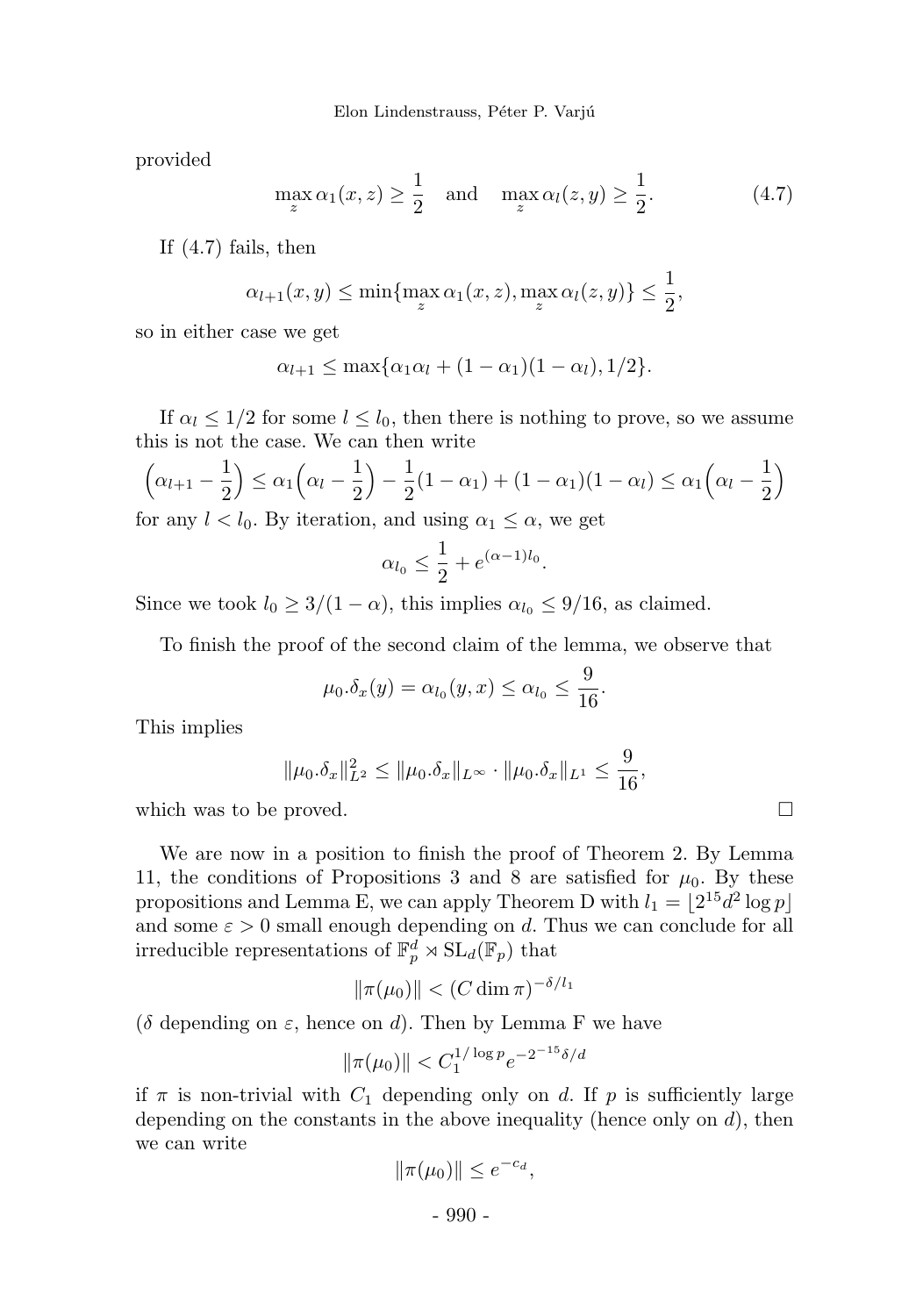for some number  $c_d > 0$  depending only on d. Since there are only finitely many not large enough primes, and the set of probability measures satisfying the conclusions of Lemma 11 is compact, the above inequality holds for all p for some number  $c_d$ .

Note that  $\|\mathcal{L}_0(\mu_0)\|$  is the maximum of  $\|\pi(\mu_0)\|$  for  $\pi$  running through the non-trivial irreducible representations. Thus

$$
\|\mathcal{L}_0(\mu)\| = \|\mathcal{L}_0(\mu_0)\|^{\frac{1}{2l_0}} \leq e^{-\frac{c_d}{2l_0}},
$$

which was to be proved.

#### 4.3. Proof of Theorem D

We suppose that the assumptions of the theorem hold for some  $G, \pi, \mu, \varepsilon, l_1$ and prove the conclusion for some  $C, \delta$ .

The proof due to Bourgain and Gamburd consists of two parts. First, we consider the  $L^2$ -norms  $\|\mu^{*(l)}\|_2$  for  $l \geq l_1$  and give improved bounds as l increases. Second, we exploit the fact that the eigenvalues of convolution operators on  $L^2(G)$  have high multiplicities and hence we can get an estimate on them when  $\|\mu^{*(l)}\|_2$  is close to the optimal bound, that is  $|G|^{-1/2}$ . This second idea goes back to Sarnak and Xue [21].

We recall the "L<sup>2</sup>-flattening Lemma" of Bourgain and Gamburd. This appeared implicitly in  $[2]$ , and it is an application of the Balog-Szemerédi-Gowers theorem combined with some results of Tao [22]. We use the version in [23, Lemma 15].

LEMMA G (Bourgain, Gamburd). — Let  $\nu_1$  and  $\nu_2$  be two probability measures on a finite group G and let  $K > 2$  be a number. If

$$
\|\nu_1 * \nu_2\|_2 \ge \frac{\|\nu_1\|_2^{1/2} \|\nu_2\|_2^{1/2}}{K}
$$

then there is a symmetric set  $S \subset G$  with

$$
\frac{1}{CK^C \|\nu_1\|_2^2} \le |S| \le \frac{CK^C}{\|\nu_1\|_2^2},
$$
\n
$$
|\Pi_3 S| \le CK^C |S|, \qquad \min_{g \in S} (\nu_1 * \nu_1)(g) \ge \frac{1}{CK^C |S|},
$$
\n(4.8)

where C is an absolute constant.

We now prove Theorem D. Fix a number K in such a way that  $CK^C$  <  $|G|^\varepsilon,$  where  $C$  is from Lemma G and  $\varepsilon$  is from Theorem D. (We may assume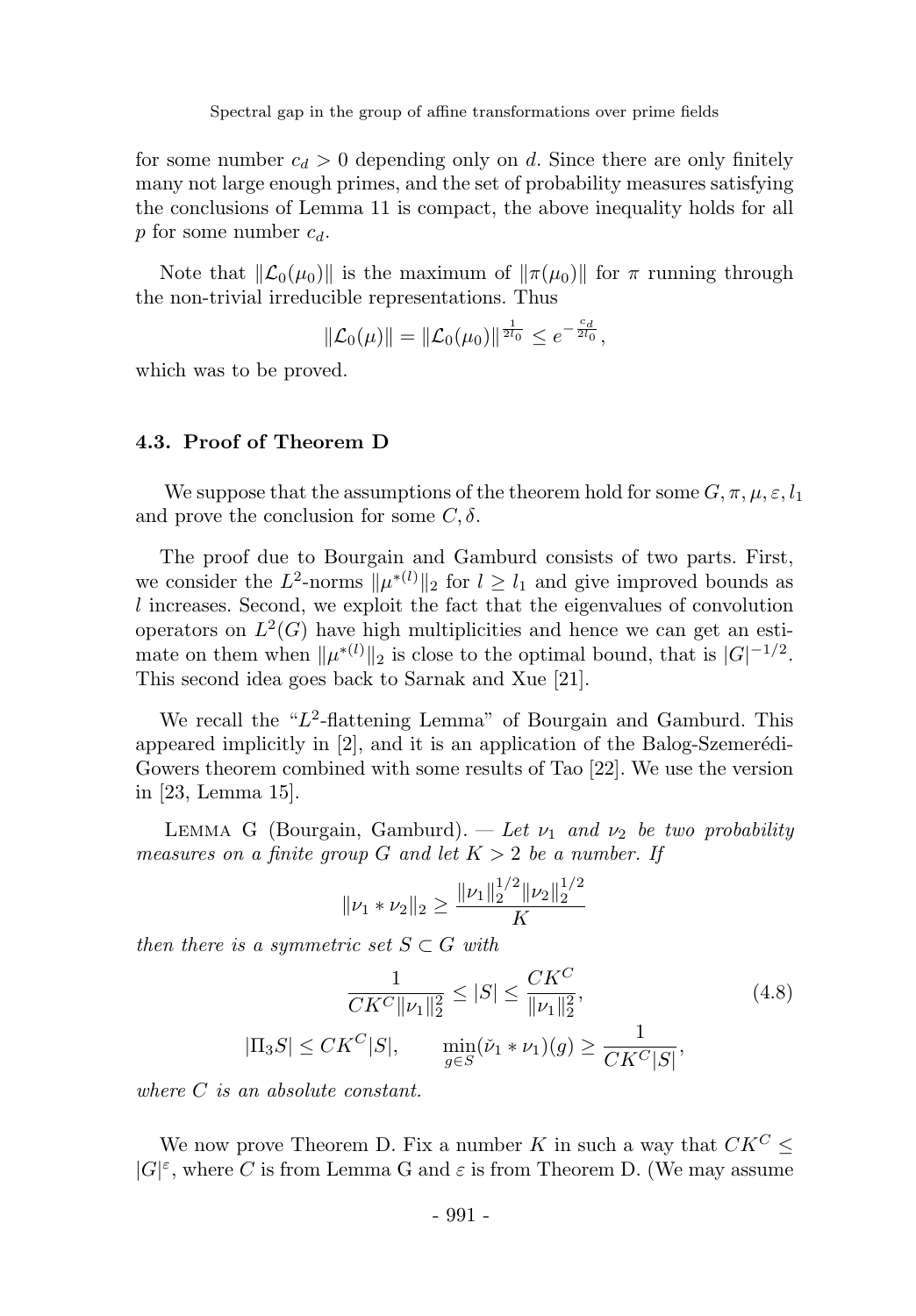that  $|G|$  is larger than any absolute constant, since the theorem is vacuous when  $|G|$  is small, if we set the constant C large enough in the theorem.)

By Lemma G, for all  $l \geq l_1$ , we have either  $\|\mu^{*(2l)}\|_2 \leq \|\mu^{*(l)}\|_2/K$ , or there is a symmetric set  $S \subset G$  such that  $|\Pi_3 S| \leq |G|^\varepsilon |S|$  and

$$
\mu^{*(2l)}(S) = \check{\mu}^{*(l)} * \mu^{*(l)}(S) \ge \frac{|S|}{CK^C|S|} \ge |G|^{-\varepsilon}.
$$

In the latter case,  $S$  satisfies condition  $(4.1)$  in the theorem and fails the first alternative of (4.2). Then we must have  $|S| \geq (\dim \pi)^{-1/3} |G|$  in this case and hence by (4.8)

$$
\|\mu^{*(l)}\|_2^2 \leq |G|^{\varepsilon} (\dim \pi)^{1/3} |G|^{-1}.
$$

We have already noted that the assumption of Theorem D may hold only if  $|G|^\varepsilon \leq 2(\dim \pi)^{1/3}$ . Hence in this second case we must have that  $\|\mu^{*(l)}\|_2^2 \leq$  $2(\dim \pi)^{2/3}|G|^{-1}.$ 

We consider the sequence  $a_k := ||\mu^{*(2^k l_1)}||_2^2$  for  $k = 0, 1, \ldots$  The argument of the previous paragraph shows that either  $a_{k+1} \leq a_k/K^2$  or  $a_k \leq 2(\dim \pi)^{2/3}|G|^{-1}$ . There is an integer L depending only on  $\varepsilon$  such that  $K^{2L} > |G|$ . Then  $\|\mu^{*(2^L l_1)}\|_2^2 = a_L \leq 2(\dim \pi)^{2/3}|G|^{-1}$ .

Set  $\mu_1 = \mu^{*(2^L l_1)}$ , and consider the operator  $T: f \mapsto \mu_1^{*(2)} * f$  acting on  $L^2(G)$ . We compute the trace of T. Recall that  $\delta_g$  for  $g \in G$  is the Dirac measure supported at g, and this constitute an orthonormal basis in  $L^2(G)$ . Hence

Tr 
$$
T = \sum_{g \in G} \langle T \delta_g, \delta_g \rangle = |G| \cdot \mu_1^{*(2)}(1)
$$
  
\n $= |G| \sum_{g \in G} \mu_1(g) \mu_1(g^{-1}) = |G| ||\mu_1||_2^2 \le 2(\dim \pi)^{2/3}.$ 

We can also write  $\text{Tr } T = \lambda_1 + \cdots + \lambda_{|G|}$  as the sum of the eigenvalues of T. We can decompose the space  $L^2(G)$  into the orthogonal sum of irreducible G representations. The number of components isomorphic to  $\pi$  in this decomposition is dim  $\pi$ . Hence all eigenvalues of  $\pi(\mu_1^{*(2)})$  occur with multiplicity at least dim  $\pi$  among the eigenvalues of T. Thus

$$
\|\pi(\mu)\|^{2^{L+1}l_1}=\|\pi(\mu_1^{*(2)})\|\leq \frac{2(\dim \pi)^{2/3}}{\dim \pi}.
$$

 $2/3$ 

Taking this inequality to the  $1/2^{L+1}l_1$  power, we get the conclusion of the theorem.